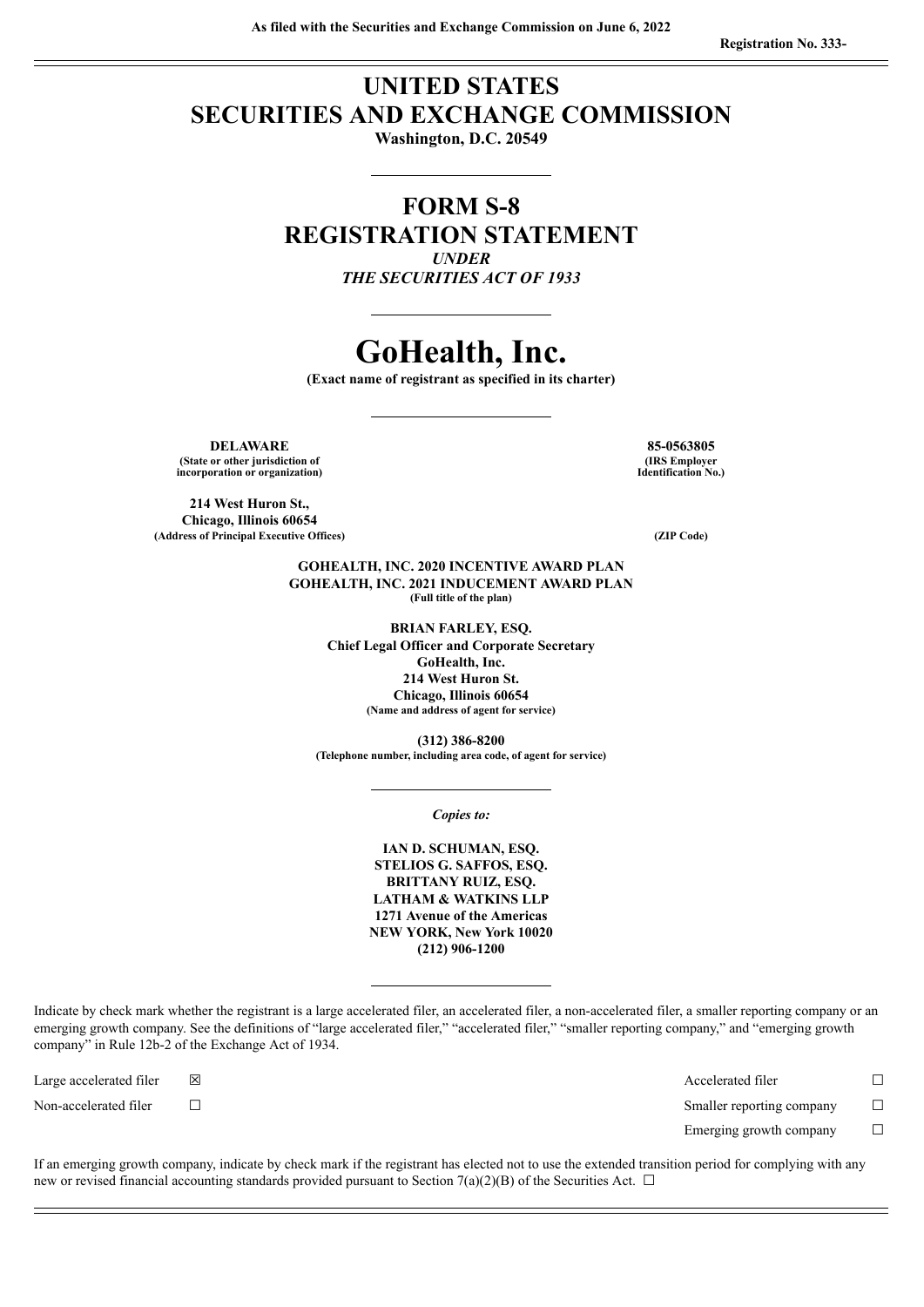#### **EXPLANATORY NOTE**

This Registration Statement on Form S-8 is being filed with the Securities and Exchange Commission (the "Commission") for the purpose of registering (i) an additional 10,267,608 shares of Class A Common Stock of GoHealth, Inc. (the "Company") issuable under the Company's 2020 Incentive Award Plan (the "2020 Plan") for which registration statement of the Company on Form S-8 (File No. 333-239879) is effective, and (ii) an additional 21,000,000 shares of the Company's Class A Common Stock issuable under the Company's 2021 Inducement Award Plan (the "Inducement Plan") for which registration statement of the Company on Form S-8 (File No. 333-261770) is effective.

#### **Incorporation of Documents by Reference.**

Pursuant to Instruction E of Form S-8, the contents of the Registration Statements on Form S-8 filed with the Commission on July 15, 2020 (File No. 333-239879), February 10, 2021 (File No. 333-252962), December 20, 2021 (File No. 333-261770) and March 23, 2022 (File No. 333-263787) are incorporated by reference herein; except for Item 8 which is being updated by this Registration Statement.

#### **Item 8. Exhibits.**

The Exhibits listed on the accompanying Index to Exhibits are filed as part hereof, or incorporated by reference into, this Registration Statement. See Exhibit Index below.

#### **EXHIBIT INDEX**

| Exhibit<br>Number | <b>Exhibit Index</b>                                                                                                                                                                                                                             |
|-------------------|--------------------------------------------------------------------------------------------------------------------------------------------------------------------------------------------------------------------------------------------------|
| 4.1               | Amended and Restated Certificate of Incorporation of GoHealth, Inc. (incorporated by reference to Exhibit 3.1 to the Company's<br>Quarterly Report on Form 10-Q (File No. 001-39390), filed on August 20, 2020 with the Commission)              |
| 4.2               | Amended and Restated Bylaws of GoHealth, Inc. (incorporated by reference to Exhibit 3.2 to the Quarterly Report on Form 10-Q (File<br><u>No. 001-39390), filed on August 20, 2020 with the Commission)</u>                                       |
| $5.1*$            | Opinion of Latham & Watkins LLP                                                                                                                                                                                                                  |
| $23.1*$           | Consent of Ernst & Young LLP as to GoHealth, Inc.                                                                                                                                                                                                |
| $23.2*$           | Consent of Latham & Watkins LLP (included in Exhibit $5.1$ )                                                                                                                                                                                     |
| $24.1*$           | Power of Attorney (included on the signature page hereto)                                                                                                                                                                                        |
| 99.1              | GoHealth, Inc. 2020 Incentive Award Plan (incorporated by reference to Exhibit 10.6 to the Company's Registration Statement (File<br><u>No. 333-239287), filed on July 8, 2020 with the Commission)</u>                                          |
| 99.2              | Incentive Award Plan Form of Stock Option Award Grant Notice and Stock Option Agreement (incorporated by reference to Exhibit<br>10.19 to the Company's Registration Statement (File No. 333-239287), filed on July 8, 2020 with the Commission) |
| 993               | Incentive Award Plan Form of Restricted Stock Unit Award Grant Notice and Restricted Stock Unit Agreement (incorporated by reference                                                                                                             |

99.3 Incentive Award Plan Form of Restricted Stock Unit Award Grant Notice and Restricted Stock Unit Agreement [\(incorporated](http://www.sec.gov/Archives/edgar/data/1808220/000119312520189225/d797183dex1020.htm) by reference to Exhibit 10.20 to the Company's Registration Statement (File No. 333-239287), filed on July 8, 2020 with the Commission)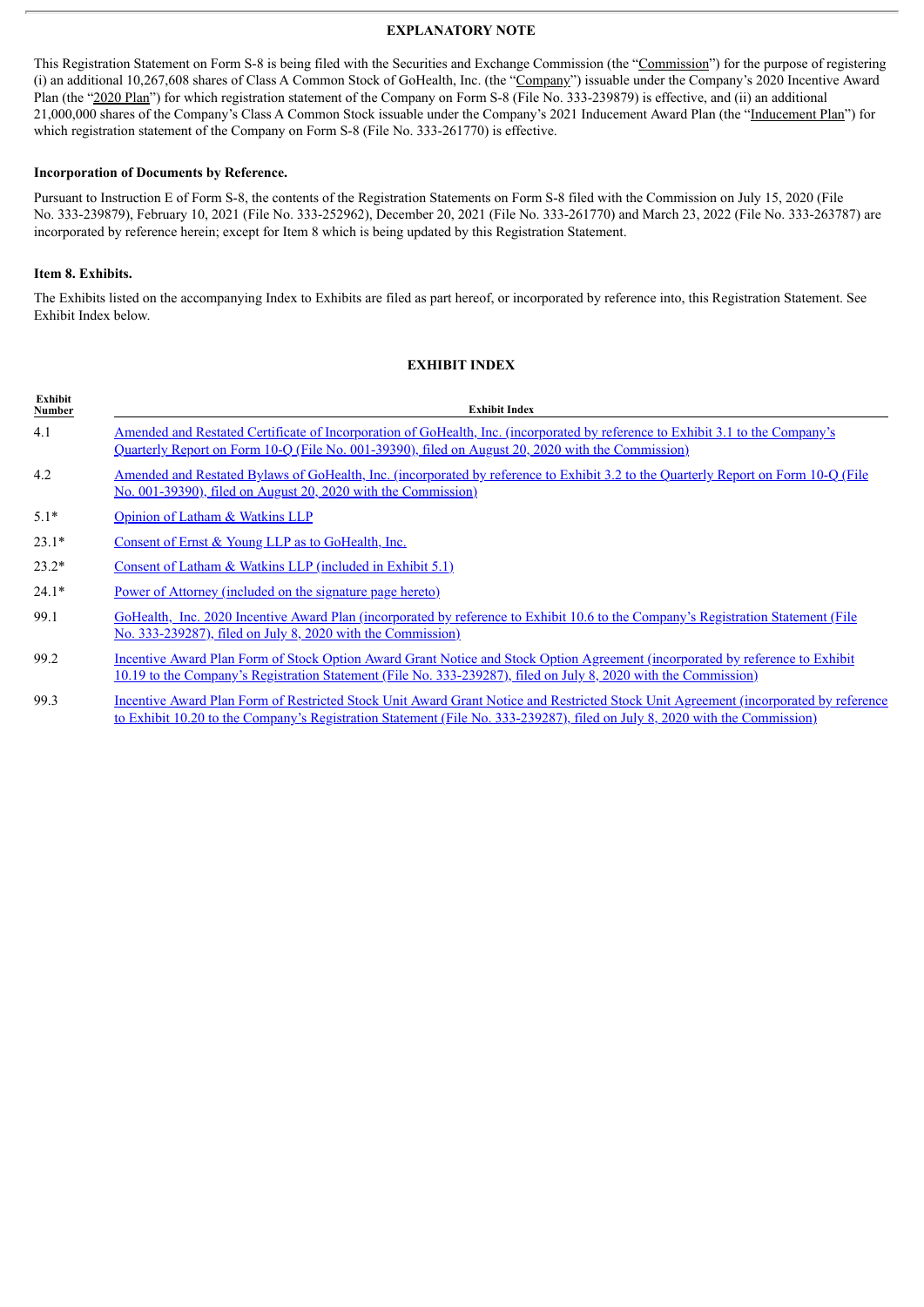- 99.4\* Incentive Award Plan Form of Stock Appreciation Rights Grant Notice and Stock [Appreciation](#page-7-0) Rights Agreement
- 99.5 GoHealth, Inc. 2021 Inducement Award Plan (incorporated by reference to Exhibit 99.1 to the Company's Registration Statement (File No. [333-261770\),](http://www.sec.gov/Archives/edgar/data/0001808220/000119312521362438/d270006dex991.htm) filed on December 20, 2021 with the Commission)
- 99.6\* First [Amendment](#page-11-0) to the GoHealth, Inc. 2021 Inducement Award Plan
- 99.7\* [Inducement](#page-13-0) Award Plan Form of Stock Option Award Grant Notice and Stock Option Agreement
- 99.8\* [Inducement](#page-24-0) Award Plan Form of Restricted Stock Unit Award Grant Notice and Restricted Stock Unit Agreement
- 107\* [Filing](#page-34-0) Fee Table
- \* Filed herewith.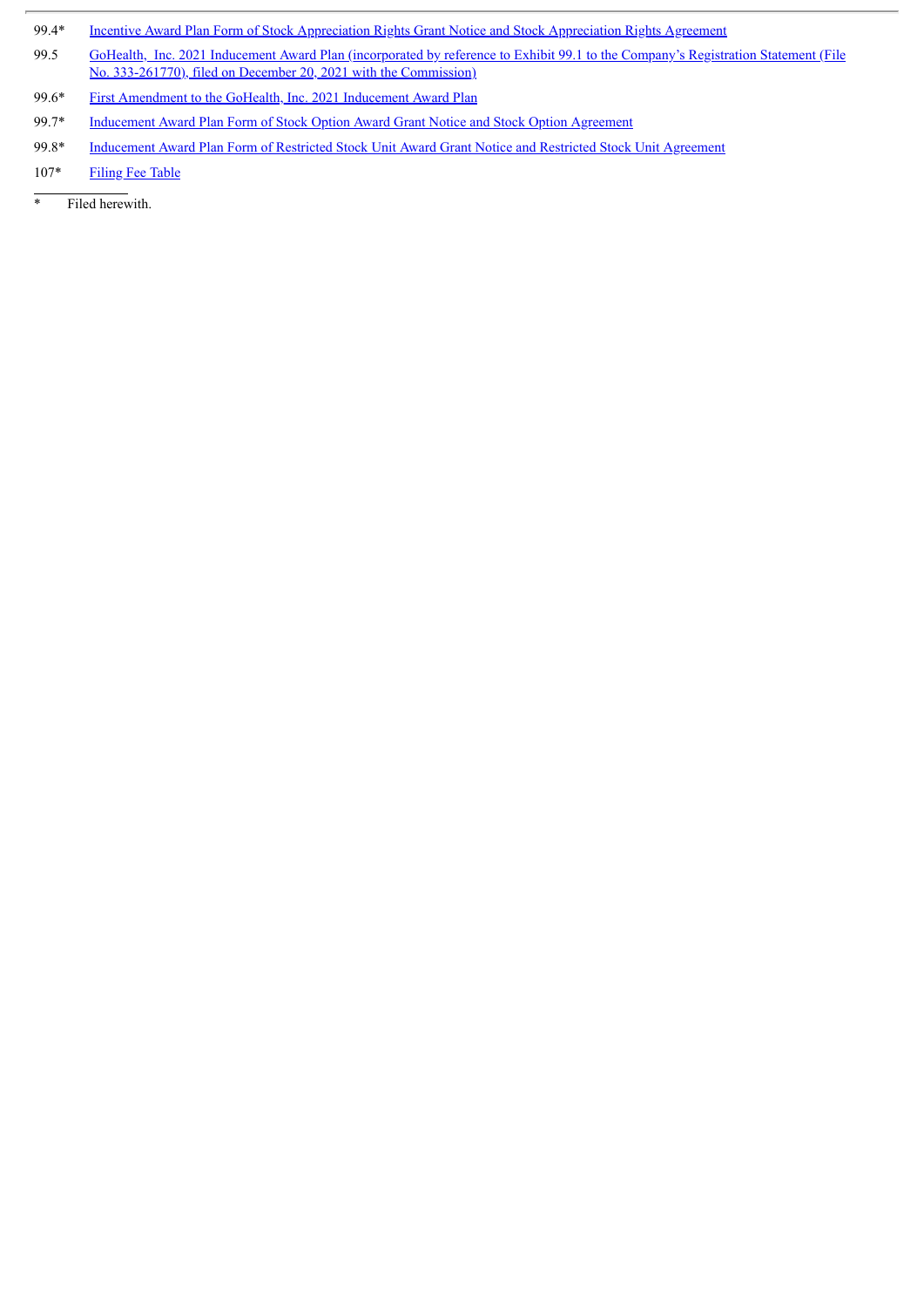**SIGNATURES**

<span id="page-3-0"></span>Pursuant to the requirements of the Securities Act of 1933, the registrant certifies that it has reasonable grounds to believe that it meets all of the requirements for filing on Form S-8 and has duly caused this Registration Statement to be signed on its behalf by the undersigned, thereunto duly authorized, in the City of Chicago, State of Illinois, on June 6, 2022.

#### **GOHEALTH, INC.**

| By /s/ Clinton P. Jones |  |  |  |  |
|-------------------------|--|--|--|--|
| Clinton P. Jones        |  |  |  |  |
| Chief Executive Officer |  |  |  |  |

#### **POWER OF ATTORNEY**

Each of the undersigned officers and directors of GoHealth, Inc. hereby constitutes and appoints Clinton P. Jones and Travis J. Matthiesen, and each of them any of whom may act without joinder of the other, the individual's true and lawful attorneys-in-fact and agents, each with full power of substitution and resubstitution, for the person and in his or her name, place and stead, in any and all capacities, to sign this Registration Statement and any and all amendments (including post-effective amendments) to this Registration Statement and all documents relating thereto, and to file the same, with all exhibits thereto, and other documents in connection therewith, with the Securities and Exchange Commission, granting unto such attorneys-in-fact and agents, each acting alone, full power and authority to do and perform each and every act and thing necessary or advisable to be done in and about the premises, as fully to all intents and purposes as such person might or could do in person, hereby ratifying and confirming all that such attorneys-in-fact and agents, each acting alone, or such person's substitute or substitutes, lawfully may do or cause to be done by virtue hereof.

Pursuant to the requirements of the Securities Act of 1933, this Registration Statement has been signed by the following persons in the capacities and on the dates indicated.

| Signature                | <b>Title</b>                                                                                      | Date         |
|--------------------------|---------------------------------------------------------------------------------------------------|--------------|
| /s/ Clinton P. Jones     | Chief Executive Officer and Director (Principal Executive Officer)                                | June 6, 2022 |
| Clinton P. Jones         |                                                                                                   |              |
| /s/ Travis J. Matthiesen | Interim Chief Financial Officer (Principal Financial Officer and Principal Accounting<br>Officer) | June 6, 2022 |
| Travis J. Matthiesen     |                                                                                                   |              |
| /s/ Brandon M. Cruz      | Director                                                                                          | June 6, 2022 |
| Brandon M. Cruz          |                                                                                                   |              |
| /s/ David Fisher         | Director                                                                                          | June 6, 2022 |
| David Fisher             |                                                                                                   |              |
| /s/ Joseph G. Flanagan   | Director                                                                                          | June 6, 2022 |
| Joseph G. Flanagan       |                                                                                                   |              |
| /s/ Jeremy W. Gelber     | Director                                                                                          | June 6, 2022 |
| Jeremy W. Gelber         |                                                                                                   |              |
| /s/ Miriam A. Tawil      | Director                                                                                          | June 6, 2022 |
| Miriam A. Tawil          |                                                                                                   |              |
| /s/ Alexander E. Timm    | Director                                                                                          | June 6, 2022 |
| Alexander E. Timm        |                                                                                                   |              |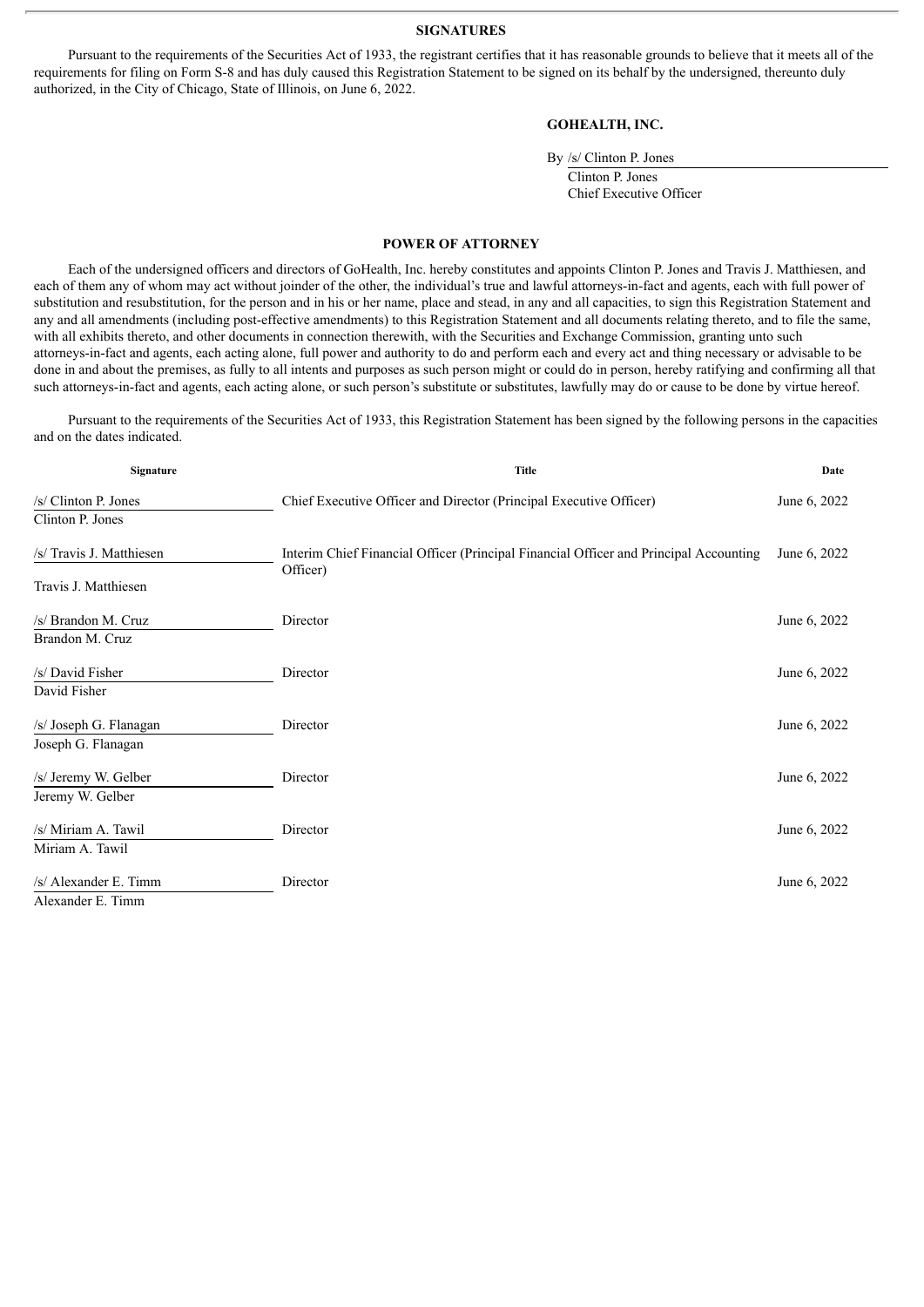# **LATHAM&WATKINSLLP**

GoHealth, Inc. 214 West Huron St.

Chicago, Illinois 60654

#### Re: Registration Statement on Form S-8 with respect to 31,267,608 shares of Class A common stock, par value \$0.0001 per share

To the addressee set forth above:

We have acted as special counsel to GoHealth, Inc., a Delaware corporation (the "**Company**"), in connection with the preparation and filing by the Company on the date hereof with the Securities and Exchange Commission (the "*Commission*") of a Registration Statement (the "*Registration Statement*") on Form S-8 under the Securities Act of 1933, as amended (the "*Act*"), relating to the issuance of up to 31,267,608 shares of Class A common stock of the Company, par value \$0.0001 per share (the "*Shares*"), which may be issued pursuant to the Company's 2020 Incentive Award Plan (the "*2020 Plan*") and the Company's 2021 Inducement Award Plan, as amended (the "*Inducement Plan*," and, together with the 2020 Plan, the "Plans"). This opinion is being furnished in connection with the requirements of Item 601(b)(5) of Regulation S-K under the Act, and no opinion is expressed herein as to any matter pertaining to the contents of the Registration Statement or related prospectus, other than as expressly stated herein with respect to the issuance of the Shares.

As such counsel, we have examined such matters of fact and questions of law as we have considered appropriate for purposes of this letter. With your consent, we have relied upon certificates and other assurances of officers of the Company and others as to factual matters without having independently verified such factual matters. We are opining herein as to the General Corporation Law of the State of Delaware (the "*DGCL*"), and we express no opinion with respect to any other laws.

Subject to the foregoing and the other matters set forth herein, it is our opinion that as of the date hereof, when the Shares shall have been duly registered on the books of the transfer agent and registrar therefor in the name or on behalf of the purchasers, and have been issued by the Company for legal consideration in excess of par value in the circumstances contemplated by the Plans, assuming in each case that the individual issuances, grants or awards under the Plans

<span id="page-4-0"></span>www.lw.com FIRM / AFFILIATE OFFICES Austin Moscow Beijing Munich Boston New York Brussels Orange County Century City Paris Chicago Riyadh June 6, 2022 San Diego Barrett and San Diego Barrett and San Diego Barrett and San Diego Barrett and San Diego DIVsseldorf San Francisco Frankfurt Seoul

> Hamburg Shanghai Hong Kong Silicon Valley Houston Singapore London Tel Aviv Los Angeles Tokyo

Milan

Madrid Washington, D.C.

1271 Avenue of the Americas New York, New York 10020-1401

Tel: +1.212.906.1200 Fax: +1.212.751.4864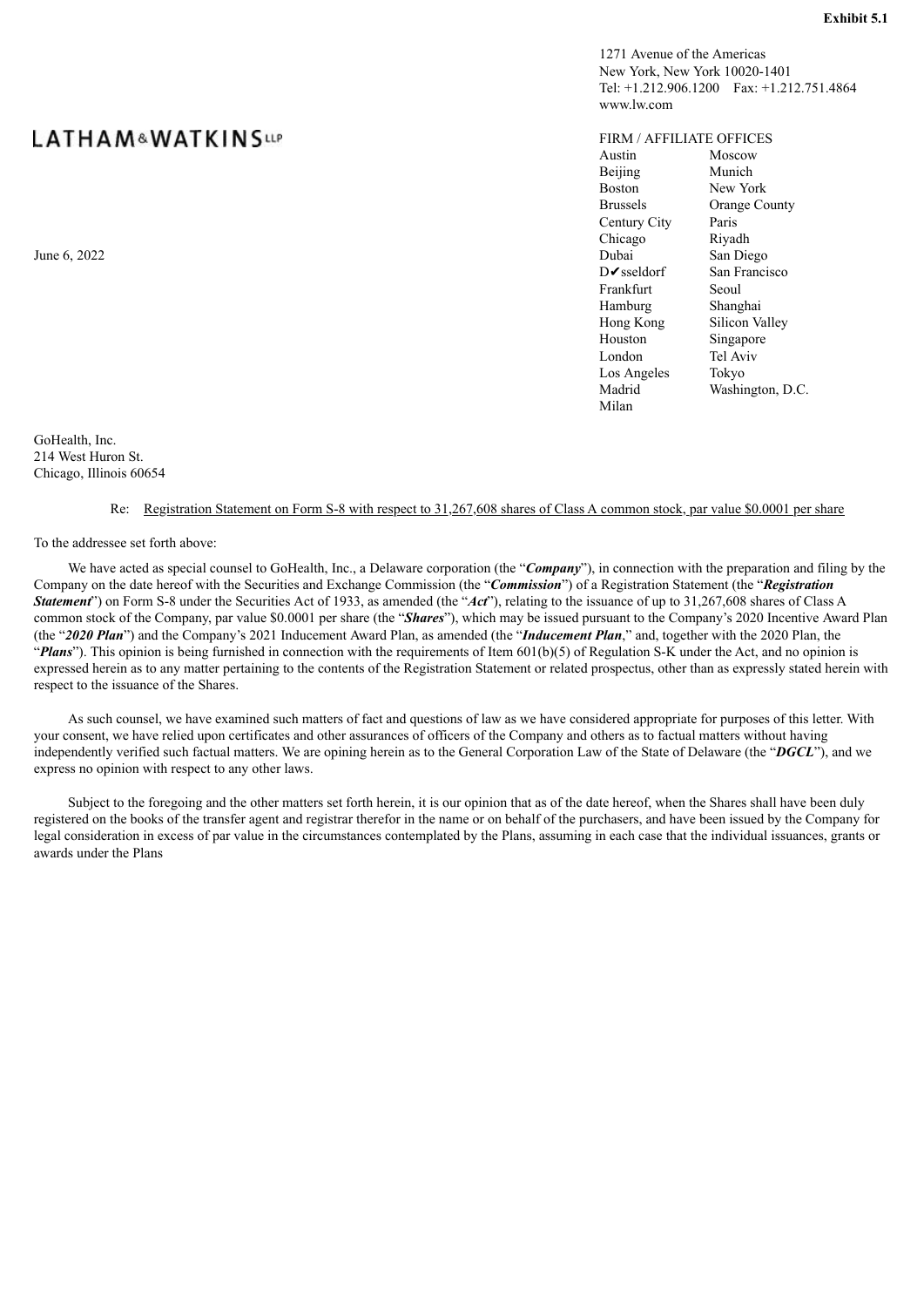# **LATHAM&WATKINSW**

are duly authorized by all necessary corporate action and duly issued, granted or awarded and exercised in accordance with the requirements of law and the Plans (and the agreements duly adopted thereunder and in accordance therewith), the issue and sale of the Shares will have been duly authorized by all necessary corporate action of the Company, and such Shares will be validly issued, fully paid and non-assessable. In rendering the foregoing opinion, we have assumed that the Company will comply with all applicable notice requirements regarding uncertificated shares provided in the DGCL.

This opinion is for your benefit in connection with the Registration Statement and may be relied upon by you and by persons entitled to rely upon it pursuant to the applicable provisions of the Act. We consent to your filing this opinion as an exhibit to the Registration Statement. In giving such consent, we do not thereby admit that we are in the category of persons whose consent is required under Section 7 of the Act or the rules and regulations of the Commission thereunder.

Very truly yours,

**/s/ Latham & Watkins LLP**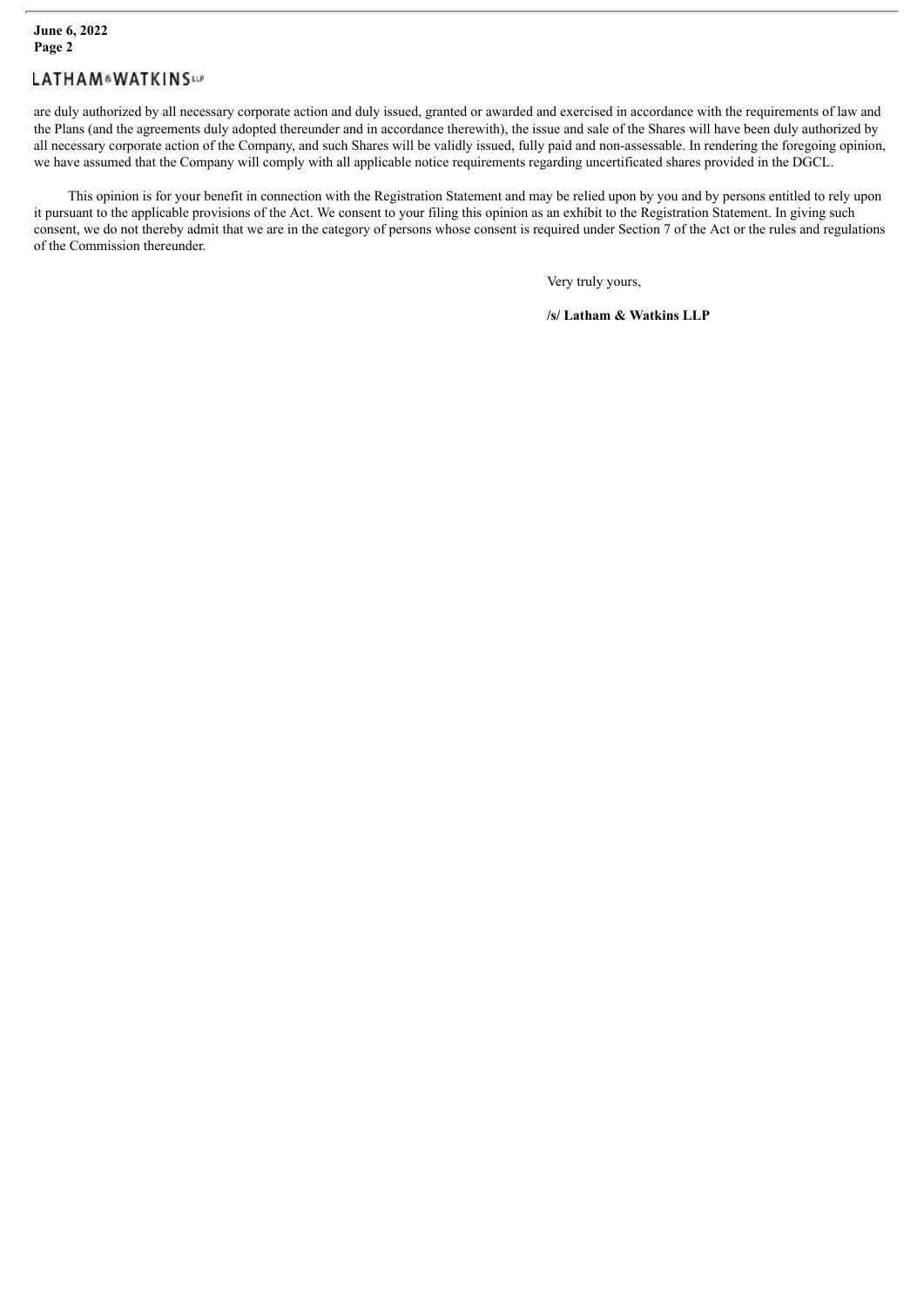#### **Consent of Independent Registered Public Accounting Firm**

<span id="page-6-0"></span>We consent to the incorporation by reference in the Registration Statement (Form S-8) pertaining to the 2020 Incentive Award Plan and the 2021 Inducement Award Plan of GoHealth, Inc. of our reports dated March 16, 2022, with respect to the consolidated financial statements of GoHealth, Inc. and the effectiveness of internal control over financial reporting of GoHealth, Inc. included in its Annual Report (Form 10-K) for the year ended December 31, 2021, filed with the Securities and Exchange Commission.

/s/ Ernst & Young LLP

Chicago, Illinois June 6, 2022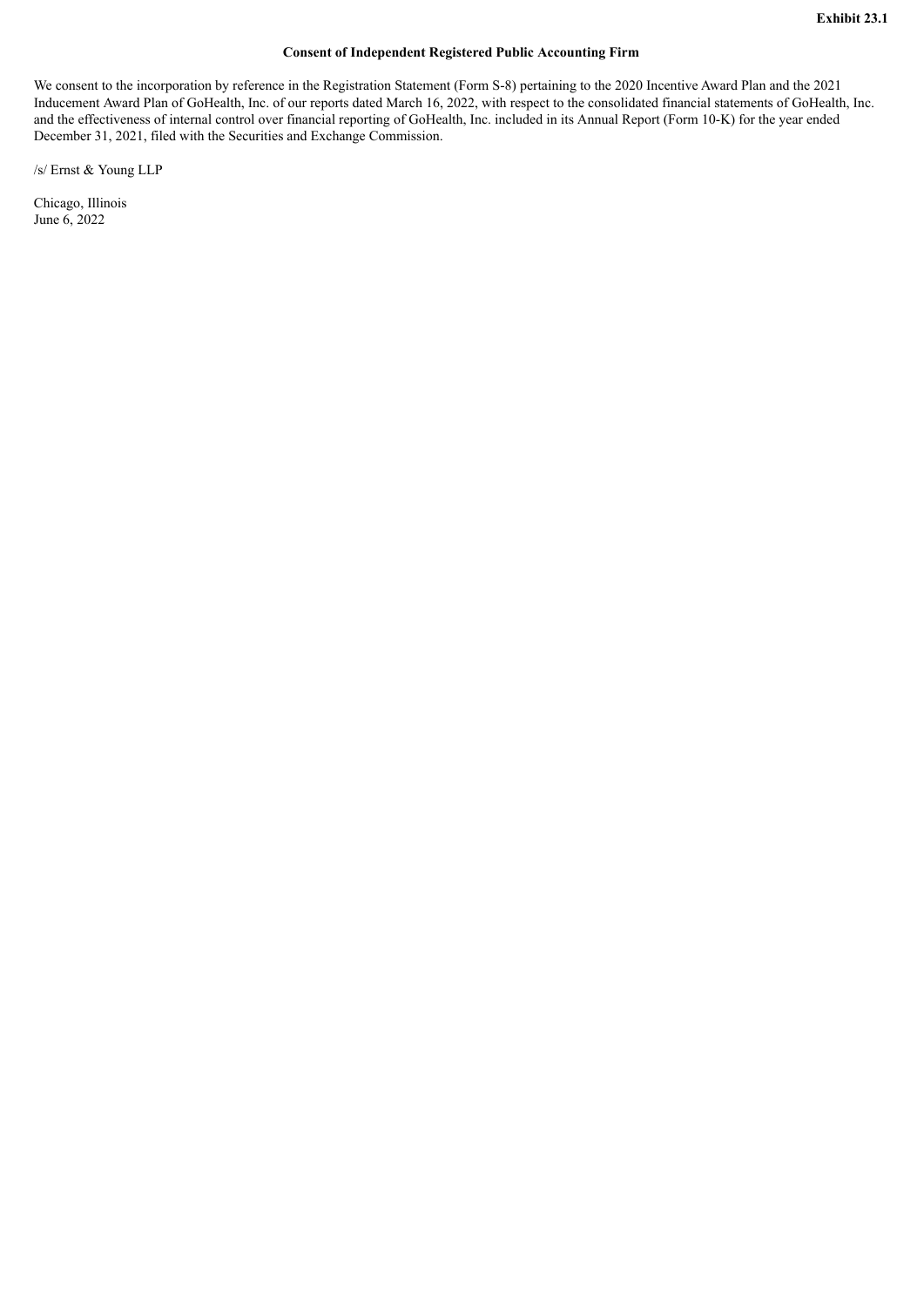#### **GOHEALTH, INC. 2020 INCENTIVE AWARD PLAN**

#### **STOCK APPRECIATION RIGHTS GRANT NOTICE**

<span id="page-7-0"></span>Capitalized terms not specifically defined in this Stock Appreciation Rights Grant Notice (the "*Grant Notice*") have the meanings given to them in the 2020 Incentive Award Plan (as may be amended from time to time, the "*Plan*") of GoHealth, Inc. (the "*Company*").

The Company has granted to the participant listed below ("*Participant*") the Stock Appreciation Right described in this Grant Notice (the "*SAR*"), subject to the terms and conditions of the Plan and the Stock Appreciation Rights Agreement attached as **Exhibit A** (the "*Agreement*"), both of which are incorporated into this Grant Notice by reference.

| Participant:                            |  |
|-----------------------------------------|--|
| <b>Grant Date:</b>                      |  |
| <b>Exercise Price per Share:</b>        |  |
| <b>Number of Shares Subject to SAR:</b> |  |
| <b>Final Expiration Date:</b>           |  |
| <b>Vesting Commencement Date:</b>       |  |
| <b>Vesting Schedule:</b>                |  |

By accepting (whether in writing, electronically or otherwise) the SAR, Participant agrees to be bound by the terms of this Grant Notice, the Plan and the Agreement. Participant has reviewed the Plan, this Grant Notice and the Agreement in their entirety, has had an opportunity to obtain the advice of counsel prior to executing this Grant Notice and fully understands all provisions of the Plan, this Grant Notice and the Agreement. Participant hereby agrees to accept as binding, conclusive and final all decisions or interpretations of the Administrator upon any questions arising under the Plan, this Grant Notice or the Agreement.

#### **GOHEALTH, INC. PARTICIPANT**

By: Name:  $\Box$ Title: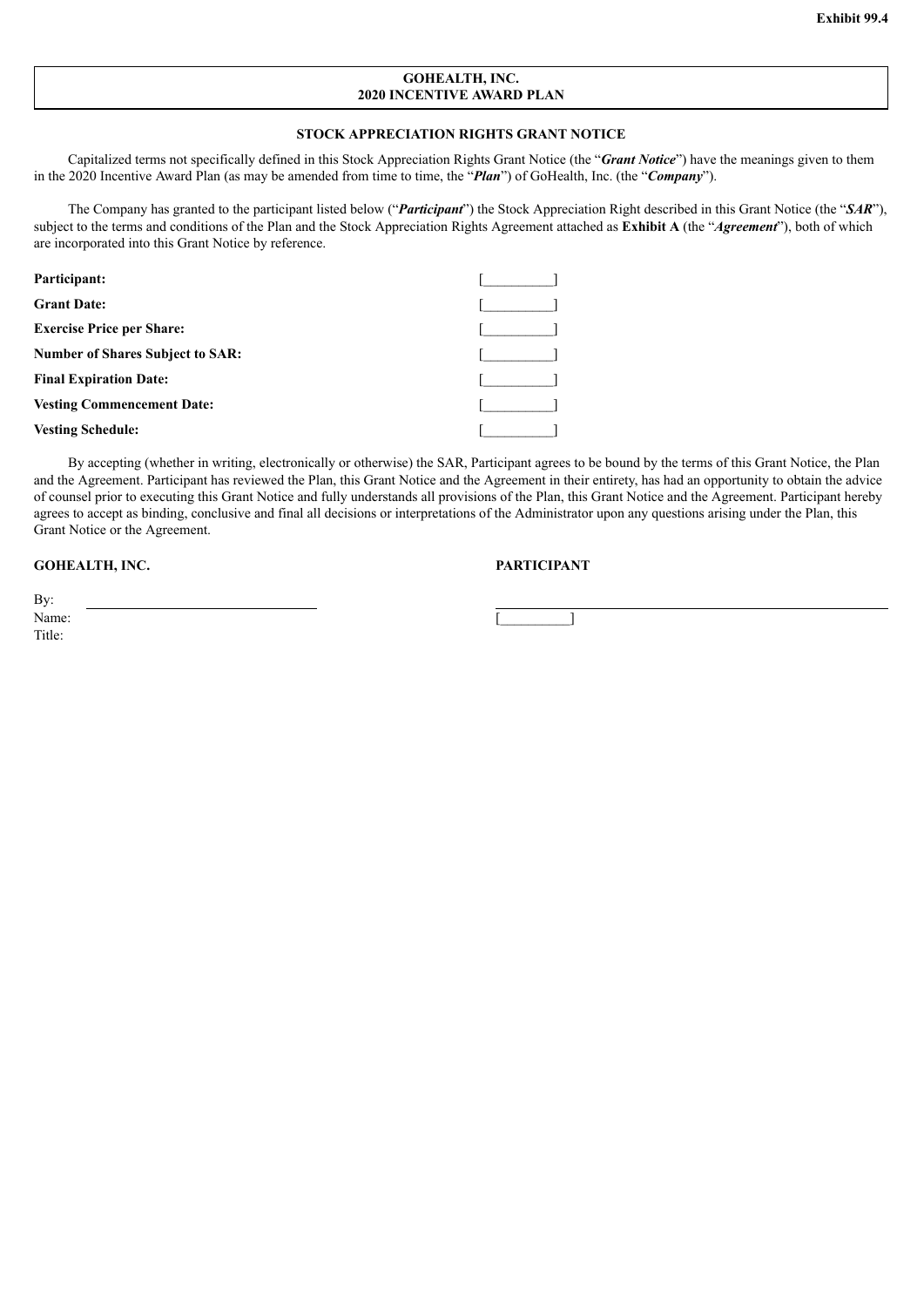#### **STOCK APPRECIATION RIGHTS AGREEMENT**

Capitalized terms not specifically defined in this Agreement have the meanings specified in the Grant Notice or, if not defined in the Grant Notice, in the Plan.

#### **ARTICLE I. GENERAL**

1.1 Grant of SAR. The Company has granted to Participant the SAR effective as of the grant date set forth in the Grant Notice (the "*Grant Date*").

1.2 Incorporation of Terms of Plan. The SAR is subject to the terms and conditions set forth in this Agreement and the Plan, which is incorporated herein by reference. In the event of any inconsistency between the Plan and this Agreement, the terms of the Plan will control.

#### **ARTICLE II. PERIOD OF EXERCISABILITY**

2.1 Commencement of Exercisability. The SAR will vest and become exercisable according to the vesting schedule in the Grant Notice (the "*Vesting Schedule*") except that any fraction of a Share as to which the SAR would be vested or exercisable will be accumulated and will vest and become exercisable only when a whole Share has accumulated. Except as provided in the Vesting Schedule or as the Administrator may otherwise approve, notwithstanding anything in the Grant Notice, the Plan or this Agreement to the contrary, unless the Administrator otherwise determines, the SAR will immediately expire and be forfeited as to any portion that is not vested and exercisable as of Participant's Termination of Service for any reason.

2.2 Duration of Exercisability. The Vesting Schedule is cumulative. Any portion of the SAR which vests and becomes exercisable will remain vested and exercisable until the SAR expires. The SAR will be forfeited immediately upon its expiration.

2.3 Expiration of SAR. The SAR may not be exercised to any extent by anyone after, and will expire on, the first of the following to occur:

(a) The final expiration date in the Grant Notice;

(b) Except as provided in the Vesting Schedule or as the Administrator may otherwise approve, the expiration of three (3) months from the date of Participant's Termination of Service, unless Participant's Termination of Service is for Cause or by reason of Participant's death or Disability;

(c) Except as provided in the Vesting Schedule or as the Administrator may otherwise approve, the expiration of one (1) year from the date of Participant's Termination of Service by reason of Participant's death or Disability; and

(d) Except as the Administrator may otherwise approve, Participant's Termination of Service for Cause.

As used in this Agreement, "*Cause*" shall mean, unless such term or an equivalent term is otherwise defined by any employment agreement, offer letter or other service agreement between a Participant and the Company or any of its Affiliates, any of the following: (i) Participant's material breach or substantial failure to perform any of the duties, responsibilities, representation, warranties, covenants or obligations under this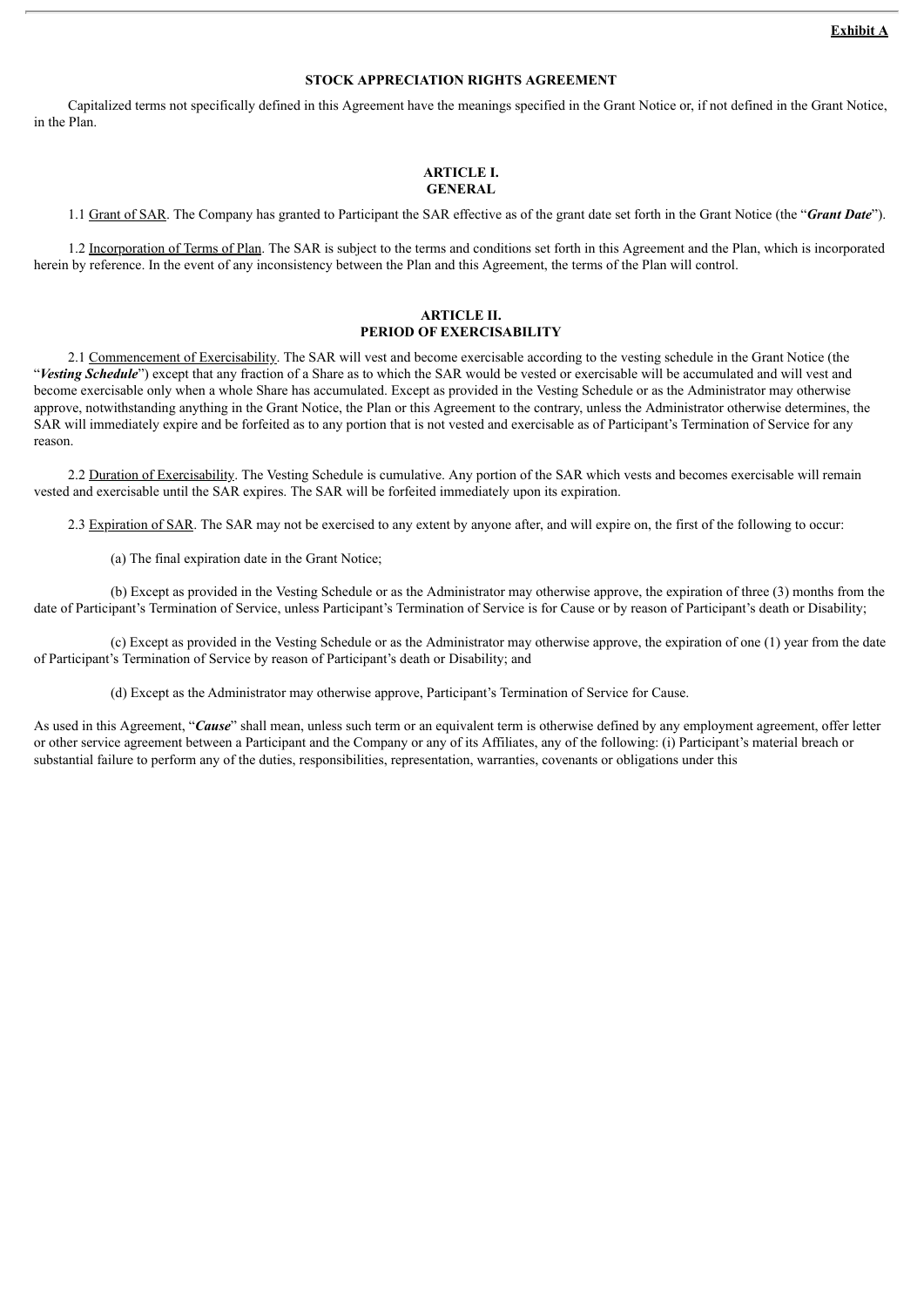Agreement or any other written agreement with the Company or any of its Affiliates (other than as a result of Participant's death or Disability), which failure continues unremedied and uncured for a period of thirty (30) days after written notice from the Company requesting such remedy or cure by Participant, (ii) Participant's conviction for, or plea of guilty or no contest to, or confession of guilt of, any felony or gross misdemeanor (excluding minor traffic violations or similar offenses), (iii) Participant's commission of any act of fraud, misappropriation, embezzlement, theft or gross malfeasance with respect to the Company or any of its affiliates or any of their assets..

2.4 Leaves of Absence. If the Participant goes on a leave of absence, then the Company may adjust the Vesting Schedule in accordance with the Company's leave of absence policy or the terms of such leave. Except as provided in the preceding sentence, the Participant shall be deemed to continue to be a Service Provider for any purpose under this Agreement while Participant is on a *bona fide* leave of absence, if (i) such leave was approved by the Company in writing and (ii) continued crediting of service for such purpose is expressly required by the terms of such leave or by applicable law (as determined by the Company). A Termination of Service shall be deemed to occur when such leave ends, unless the Participant immediately returns to active work.

#### **ARTICLE III. EXERCISE OF SAR**

3.1 Person Eligible to Exercise. During Participant's lifetime, only the Participant may exercise the SAR. After Participant's death, any exercisable portion of the SAR may, prior to the time the SAR expires, be exercised by Participant's designated beneficiary as provided in the Plan.

3.2 Partial Exercise. Any exercisable portion of the SAR or the entire SAR, if then wholly exercisable, may be exercised, in whole or in part, according to the procedures in the Plan at any time prior to the time the SAR or portion thereof expires, except that the SAR may only be exercised for whole Shares.

3.3 Tax Withholding. Participant acknowledges that Participant is ultimately liable and responsible for all taxes owed in connection with the SAR, regardless of any action the Company or any Subsidiary takes with respect to any tax withholding obligations that arise in connection with the SAR. Neither the Company nor any Subsidiary makes any representation or undertaking regarding the treatment of any tax withholding in connection with the awarding, vesting or exercise of the SAR or the subsequent cash payment in respect of the SAR. The Company and the Subsidiaries do not commit and are under no obligation to structure the SAR to reduce or eliminate Participant's tax liability.

3.4 Form of Payment. Upon the exercise of all or a portion of the SAR, the Participant shall be entitled to a cash payment equal to the Appreciation Value of the SAR being exercised, less any amounts withheld pursuant to Section 3.3. For purposes of this Agreement, "*Appreciation Value*" means an amount determined by multiplying the excess, if any, of the Fair Market Value of one Share on the date of exercise over the Exercise Price per Share of the SAR by the number of Shares with respect to which the SAR is exercised, subject to any limitations of the Plan.

#### **ARTICLE IV. OTHER PROVISIONS**

4.1 Adjustments. Participant acknowledges that the SAR is subject to adjustment, modification and termination in certain events as provided in this Agreement and the Plan.

A-2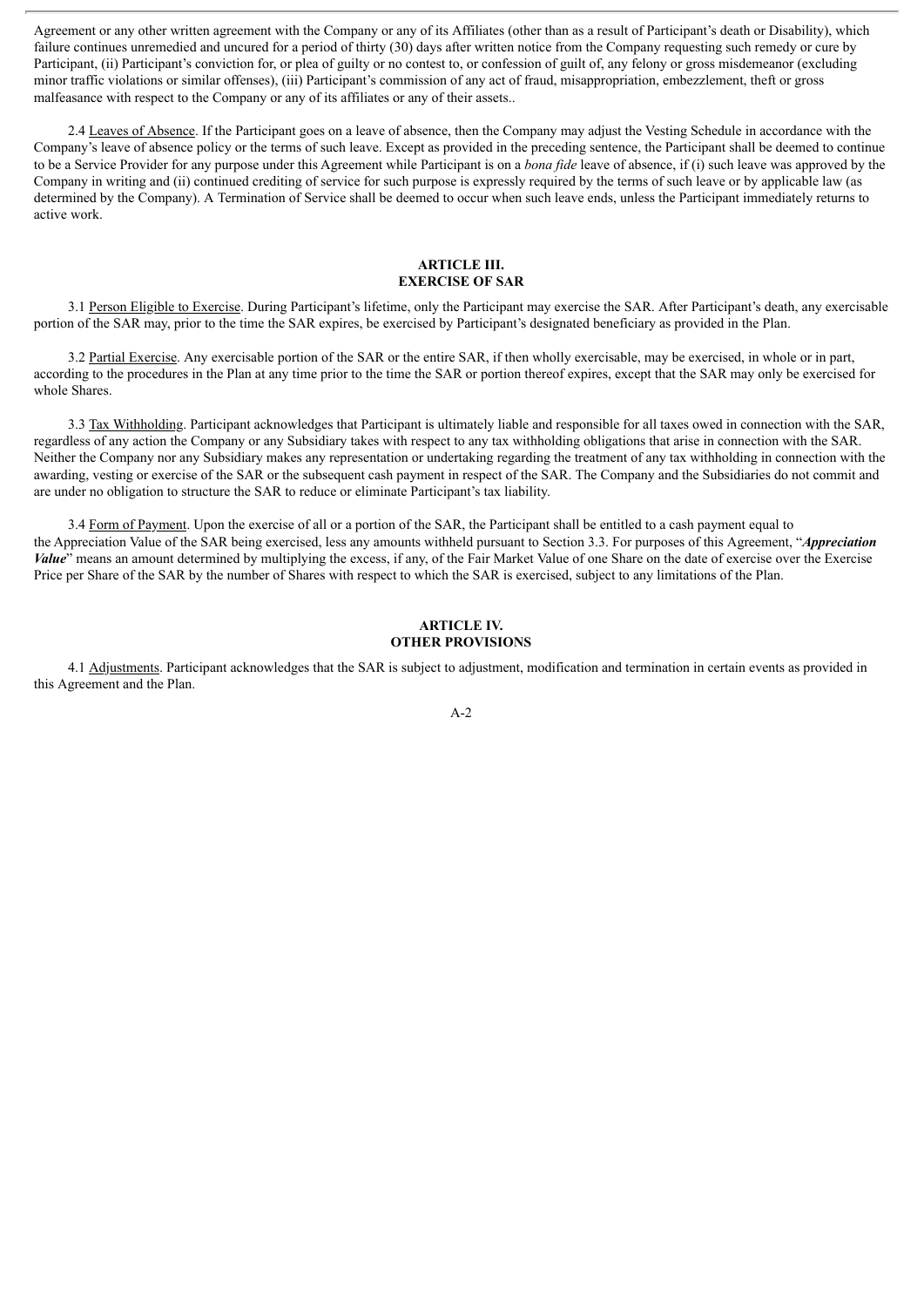4.2 Notices. Any notice to be given under the terms of this Agreement to the Company must be in writing and addressed to the Company in care of the Company's Secretary at the Company's principal office or the Secretary's then-current email address or facsimile number. Any notice to be given under the terms of this Agreement to Participant must be in writing and addressed to Participant (or, if Participant is then deceased, to the Participant's designated beneficiary) at Participant's last known mailing address, email address or facsimile number in the Company's personnel files. By a notice given pursuant to this Section, either party may designate a different address for notices to be given to that party. Any notice will be deemed duly given when actually received, when sent by email, when sent by certified mail (return receipt requested) and deposited with postage prepaid in a post office or branch post office regularly maintained by the United States Postal Service, when delivered by a nationally recognized express shipping company or upon receipt of a facsimile transmission confirmation.

4.3 Titles. Titles are provided herein for convenience only and are not to serve as a basis for interpretation or construction of this Agreement.

4.4 Conformity to Securities Laws. Participant acknowledges that the Plan, the Grant Notice and this Agreement are intended to conform to the extent necessary with all Applicable Laws and, to the extent Applicable Laws permit, will be deemed amended as necessary to conform to Applicable Laws.

4.5 Successors and Assigns. The Company may assign any of its rights under this Agreement to single or multiple assignees, and this Agreement will inure to the benefit of the successors and assigns of the Company. Subject to the restrictions on transfer set forth in the Plan, this Agreement will be binding upon and inure to the benefit of the heirs, legatees, legal representatives, successors and assigns of the parties hereto.

4.6 Entire Agreement. The Plan, the Grant Notice and this Agreement (including any exhibit hereto) constitute the entire agreement of the parties and supersede in their entirety all prior undertakings and agreements of the Company and Participant with respect to the subject matter hereof.

4.7 Agreement Severable. In the event that any provision of the Grant Notice or this Agreement is held illegal or invalid, the provision will be severable from, and the illegality or invalidity of the provision will not be construed to have any effect on, the remaining provisions of the Grant Notice or this Agreement.

4.8 Limitation on Participant's Rights. Participation in the Plan confers no rights or interests other than as herein provided. This Agreement creates only a contractual obligation on the part of the Company as to amounts payable and may not be construed as creating a trust. Neither the Plan nor any underlying program, in and of itself, has any assets.

4.9 Not a Contract of Employment. Nothing in the Plan, the Grant Notice or this Agreement confers upon Participant any right to continue in the employ or service of the Company or any Subsidiary or interferes with or restricts in any way the rights of the Company and its Subsidiaries, which rights are hereby expressly reserved, to discharge or terminate the services of Participant at any time for any reason whatsoever, with or without Cause, except to the extent expressly provided otherwise in a written agreement between the Company or a Subsidiary and Participant.

4.10 Counterparts. The Grant Notice may be executed in one or more counterparts, including by way of any electronic signature, subject to Applicable Law, each of which will be deemed an original and all of which together will constitute one instrument.

**\* \* \* \* \***

A-3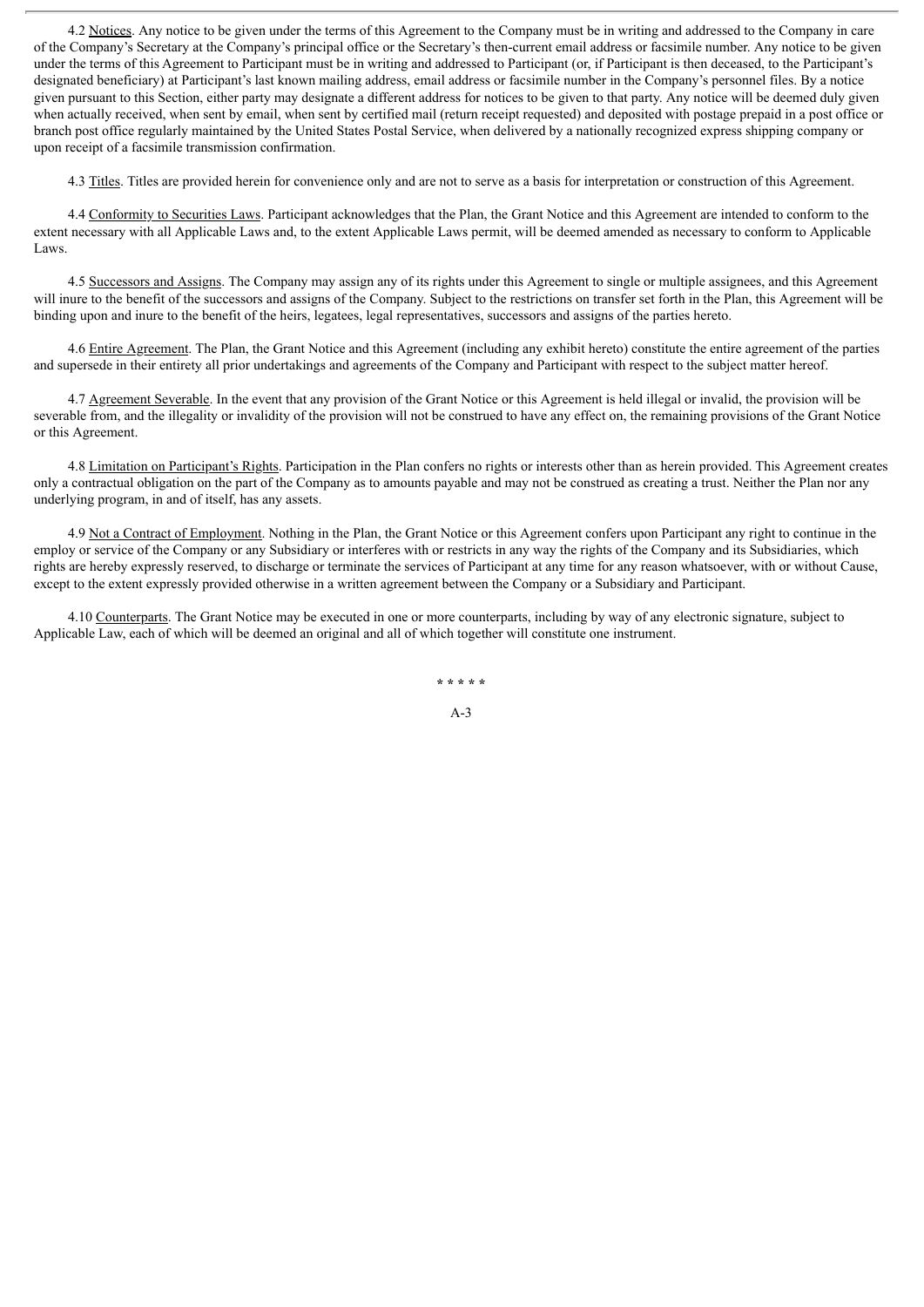#### **FIRST AMENDMENT TO THE GOHEALTH, INC. 2021 INDUCEMENT AWARD PLAN**

<span id="page-11-0"></span>This First Amendment (this "First Amendment") to the GoHealth, Inc. 2021 Inducement Award Plan (the "Plan") is adopted by the Board of Directors (the "Board") of GoHealth, Inc., a Delaware corporation (the "Company"), on June 3, 2022.

#### **RECITALS**

A. The Company currently maintains the Plan.

- B. Pursuant to Section 12.1 of the Plan, the Board has the authority to amend the Plan to increase the maximum number of Shares (as defined in the Plan) which may be issued under the Plan.
- C. The Board believes it to be in the best interest of the Company to amend the Plan to increase the shares of common stock of the Company reserved thereunder.

#### AMENDMENT

1. Section 3.1(a) of the Plan is hereby amended and restated in its entirety to read as follows:

"Subject to Sections 3.1(b) and 12.2, Awards may be made under the Plan covering an aggregate number of Shares equal to 25,000,000. Any Shares distributed pursuant to an Award may consist, in whole or in part, of authorized and unissued Common Stock or treasury Common Stock."

2. This First Amendment shall be and hereby is incorporated in and forms a part of the Plan. Except as expressly provided herein, all terms and conditions of the Plan shall remain in full force and effect.

5. This First Amendment shall be effective as of the date it is adopted by the Board.

**\* \* \* \* \***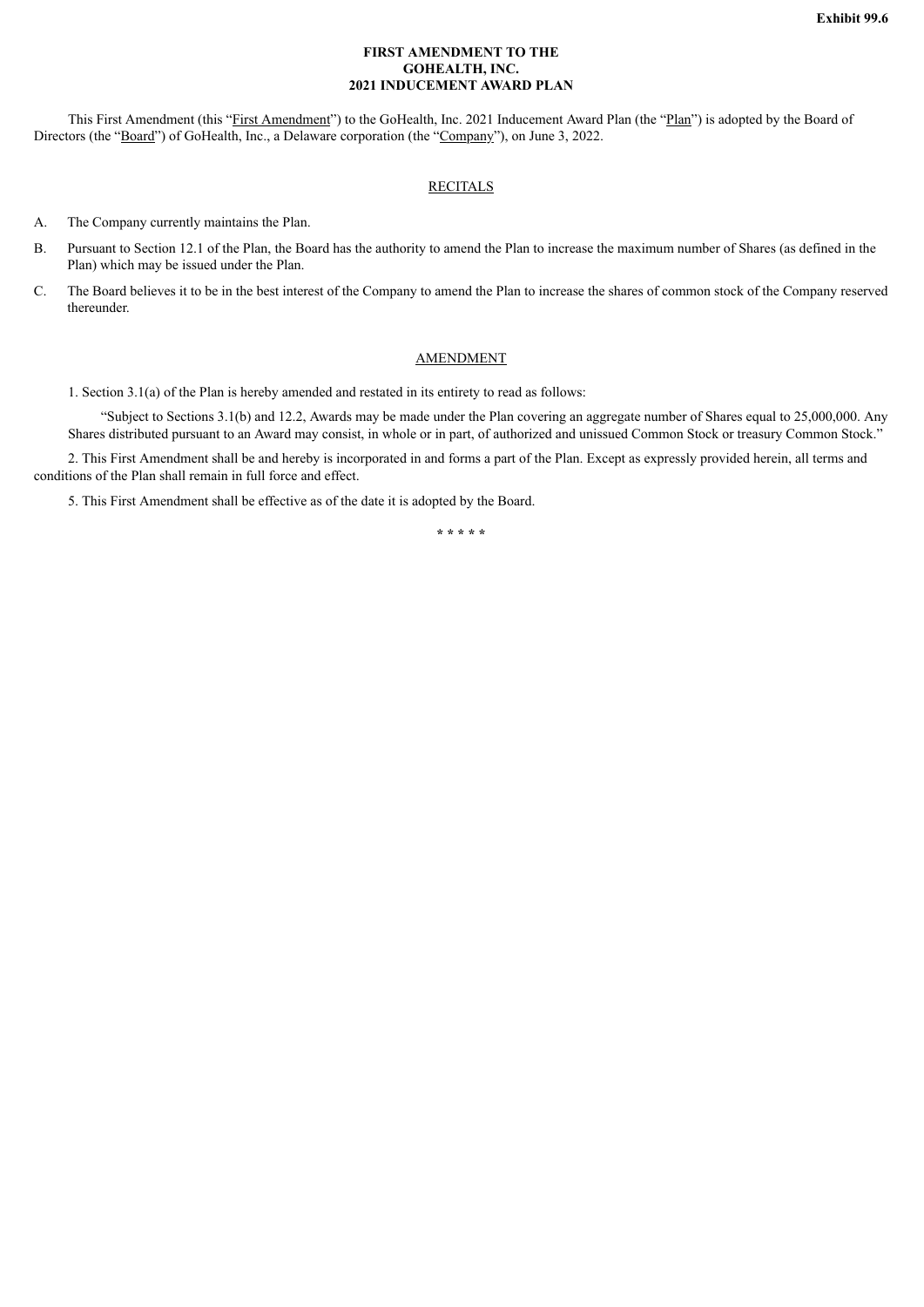I hereby certify that this First Amendment was duly adopted by the Board of Directors of GoHealth, Inc. as of June 3, 2022.

Executed as of June 3, 2022.

GOHEALTH, INC.

By: /s/ Brian Farley Officer Name: Brian Farley Officer Title: Chief Legal Officer and Corporate Secretary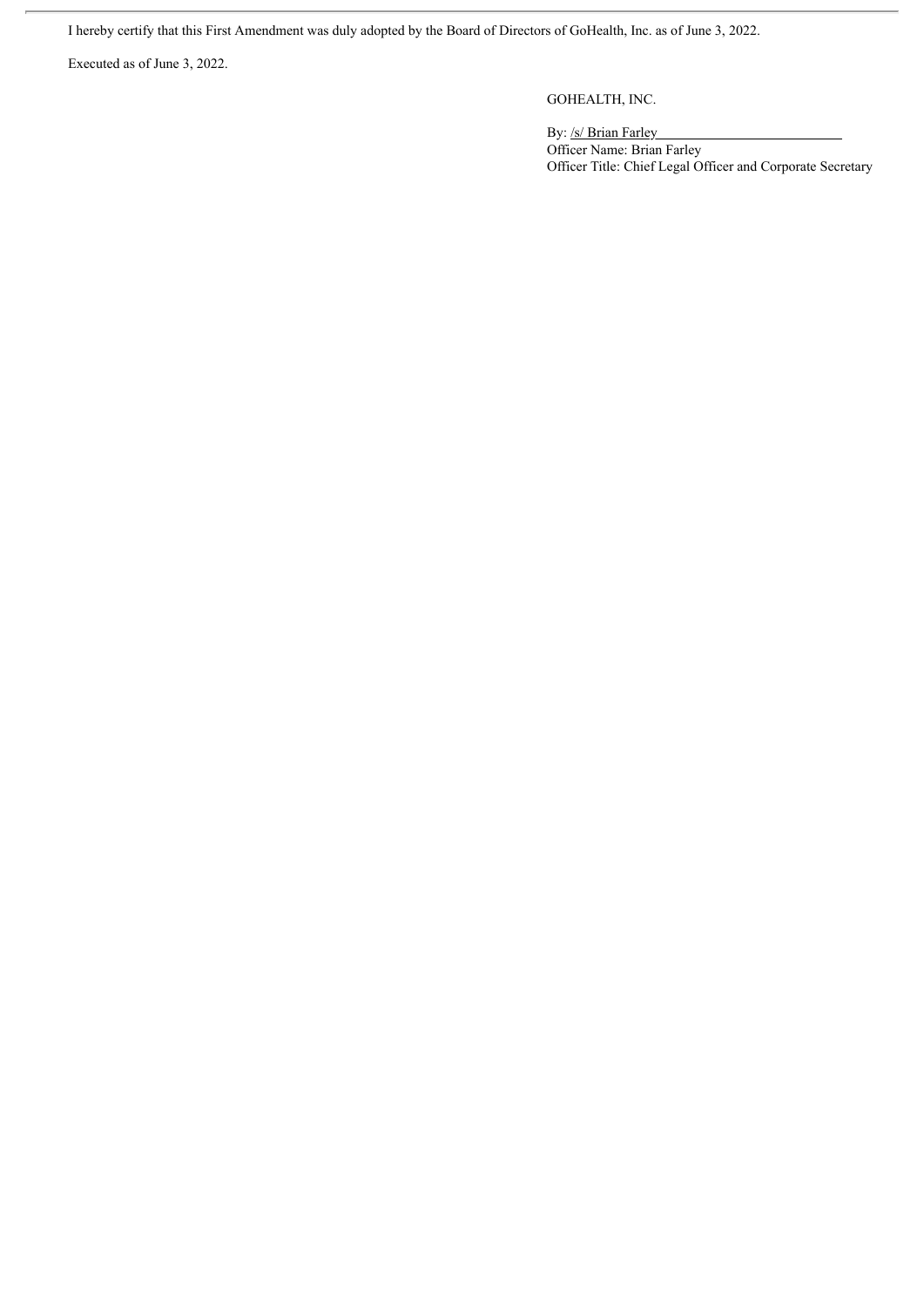#### **GOHEALTH, INC. 2021 INDUCEMENT AWARD PLAN**

### **NOTICE OF STOCK OPTION GRANT**

<span id="page-13-0"></span>

| <b>Name of Participant:</b>                              |                                                                                                        |
|----------------------------------------------------------|--------------------------------------------------------------------------------------------------------|
| <b>Address:</b>                                          |                                                                                                        |
| Date of Grant:                                           |                                                                                                        |
| <b>Exercise Price per Share:</b>                         | S                                                                                                      |
| <b>Total Number of Shares Subject to Option Granted:</b> |                                                                                                        |
| <b>Type of Option:</b>                                   | <b>Nonstatutory Stock Option</b>                                                                       |
| <b>Expiration Date:</b>                                  |                                                                                                        |
| <b>Vesting Commencement Date:</b>                        |                                                                                                        |
| <b>Vesting Schedule:</b>                                 | This Option shall be exercisable, in whole or in part, according to the<br>following vesting schedule: |
|                                                          | I O I                                                                                                  |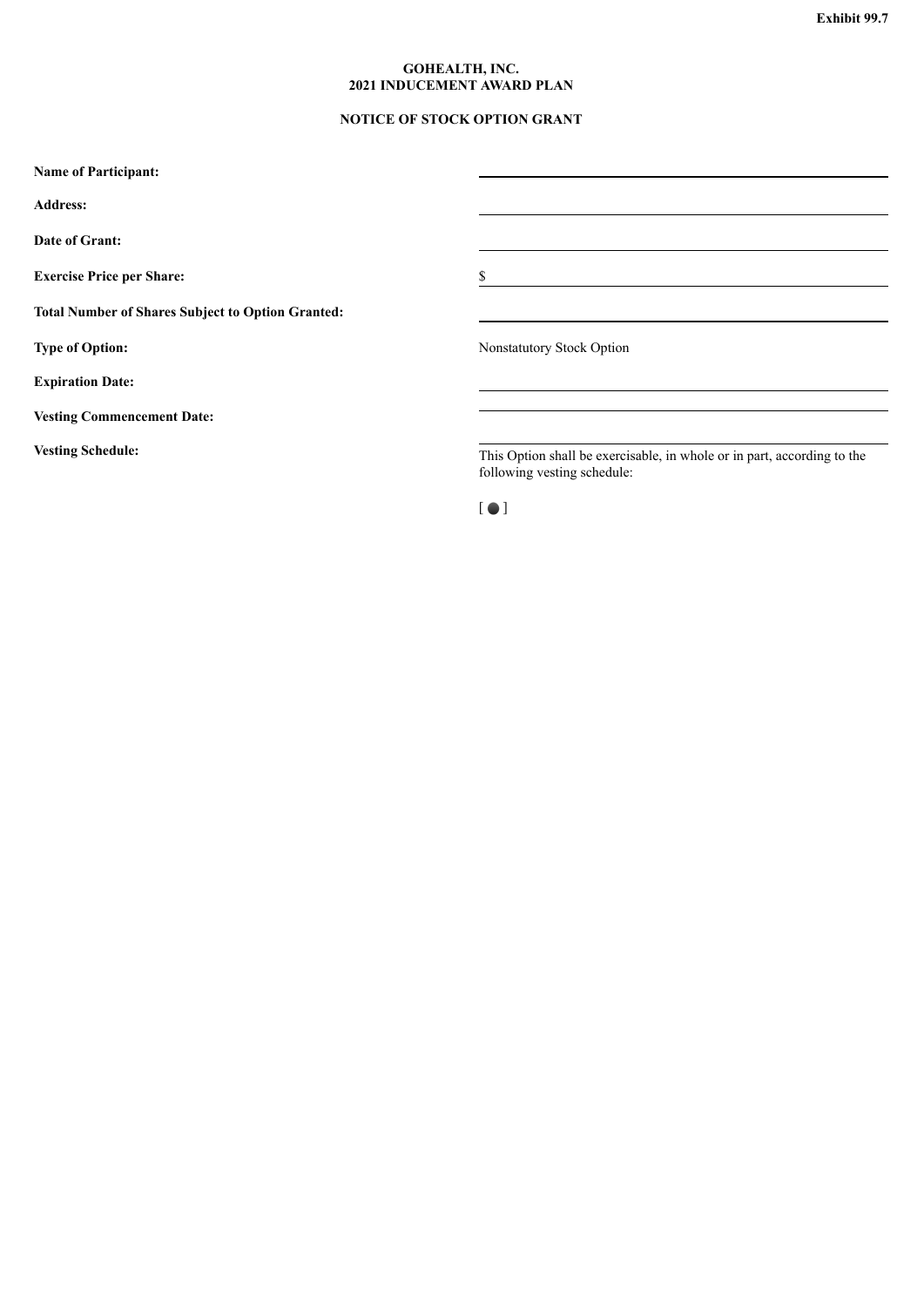The Company and the Participant acknowledge receipt of this Notice of Stock Option Grant and agree to the terms and conditions of the Stock Option Agreement attached hereto and incorporated by reference herein, the Company's 2021 Inducement Award Plan and the terms of this Notice of Stock Option Grant as set forth above.

## **GOHEALTH, INC. PARTICIPANT**

| By:     | …ר  |
|---------|-----|
| Name: [ | Van |
| Title:  |     |

Name:  $\begin{bmatrix} 1 \end{bmatrix}$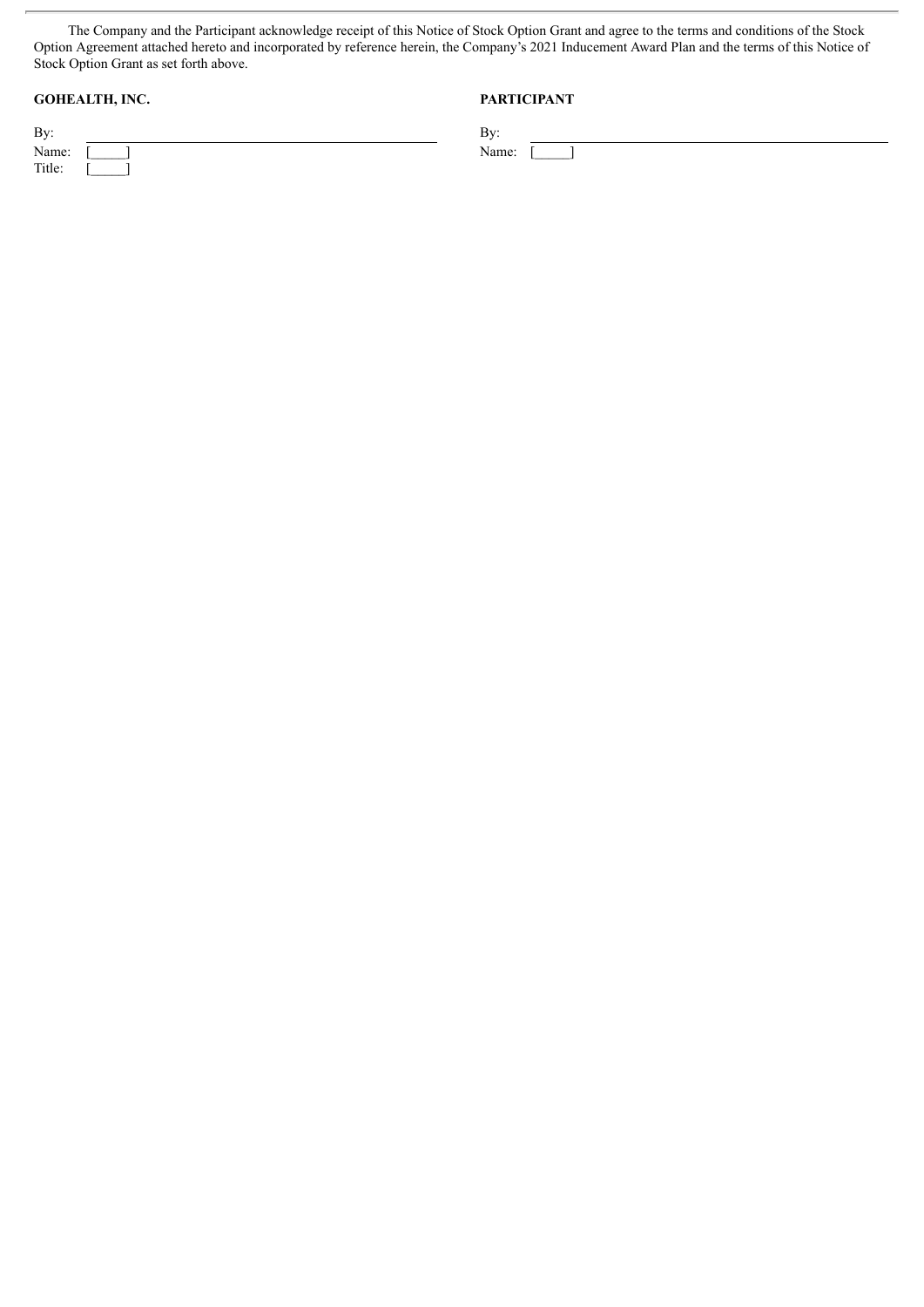#### **STOCK OPTION AGREEMENT—INCORPORATED TERMS AND CONDITIONS**

A. *Grant of Option*. GoHealth, Inc. (the "**Company**") hereby grants to the Participant ("**Participant**") named in the Notice of Stock Option Grant (the "**Notice of Stock Option Grant**"), for good and valuable consideration, an option (the "**Option**") to purchase the number of Shares set forth in the Notice of Stock Option Grant, at the exercise price per Share set forth in the Notice of Stock Option Grant (the "**Exercise Price**"), effective as of the date of grant set forth in the Notice of Stock Option Grant (the "**Date of Grant**") and subject to the terms and conditions of the Company's 2021 Inducement Award Plan (the "**Plan**"), which is incorporated herein by reference, and this Option Agreement. The Option shall be a Nonstatutory Stock Option and is intended to constitute an "employment inducement" award under Nasdaq Stock Market ("Nasdaq") Rule 5635(c)(4), and consequently is intended to be exemptfrom the Nasdaq rules regarding shareholder approval of stock option plans or other equity compensation arrangements. Subject to Sections 10.6 and 12.1 of the Plan, in the event of a conflict between the terms and conditions of the Plan and this Option Agreement, the terms and conditions of the Plan shall prevail.

Unless otherwise defined herein or in the Notice of Stock Option Grant, the terms defined in the Plan shall have the same defined meanings in this Stock Option Agreement (the "**Option Agreement**").

#### B. *Termination Period.*

This Option shall be exercisable for three (3) months after Participant's Termination of Service, unless such termination is due to Participant's death or Disability, in which case this Option shall be exercisable for twelve (12) months after Participant's Termination of Service, or such termination is by the Company for Cause, in which case the Option shall cease to be exercisable on the date of such Termination of Service. Notwithstanding the foregoing sentence, in no event may this Option be exercised after the Expiration Date as set forth in the Notice of Stock Option Grant and this Option may be subject to earlier termination as provided in Section 10.6 of the Plan.

#### C. *Exercise of Option*.

(1) Right to Exercise. This Option shall be exercisable during its term in accordance with the Vesting Schedule set out in the Notice of Stock Option Grant and with the applicable provisions of the Plan and this Option Agreement.

(2) Duration of Exercisability. Unless otherwise determined by the Administrator, any portion of this Option that has not become vested and exercisable on or prior to the date of Participant's Termination of Service (including, without limitation, pursuant to any employment or similar agreement by and between Participant and the Company) shall be forfeited on such date of Participant's Termination of Service and shall not thereafter become vested or exercisable.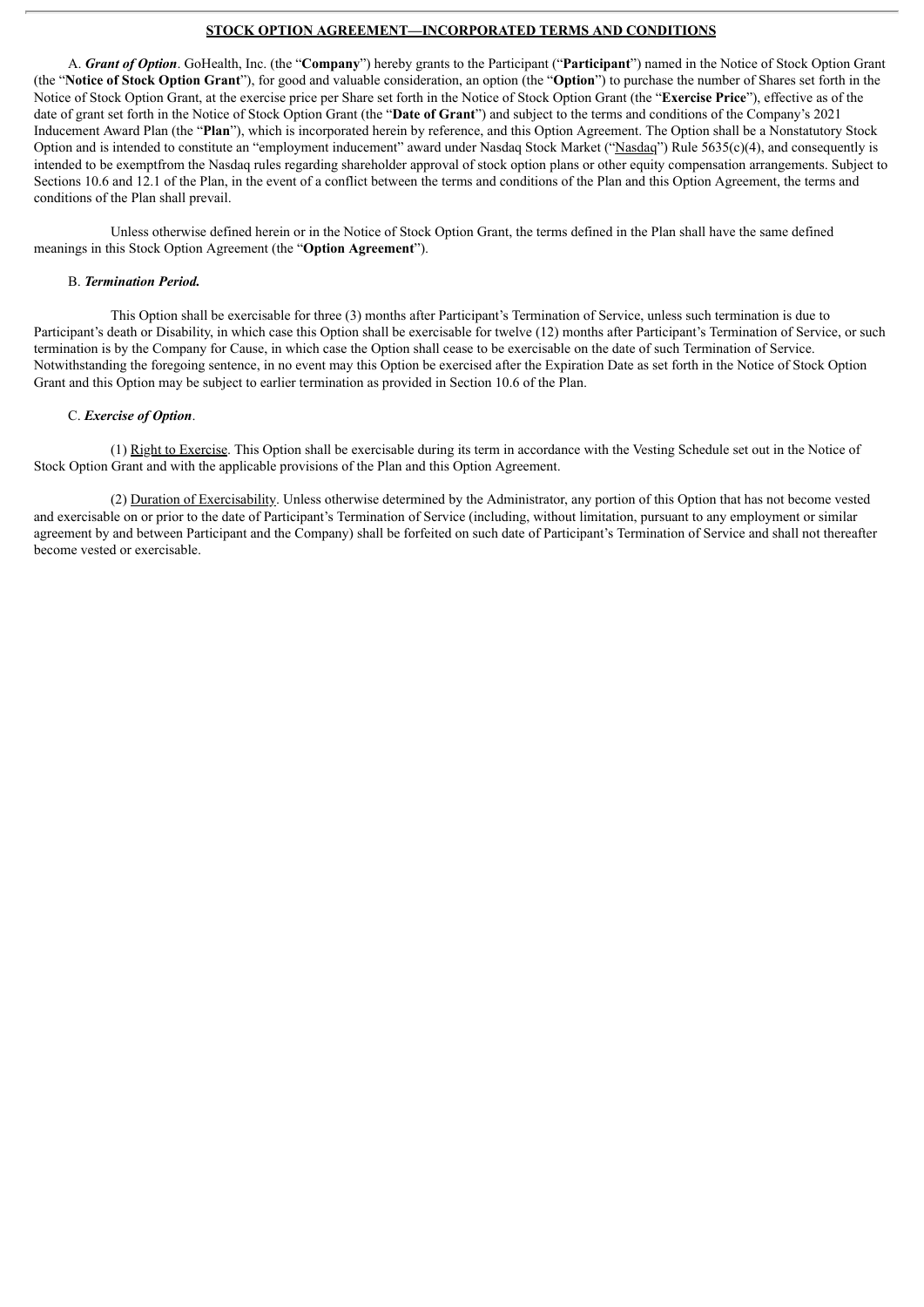(3) Method of Exercise. This Option shall be exercisable by delivery of an exercise notice in the form attached as Exhibit A (the "Exercise Notice") or in a manner and pursuant to such procedures as the Administrator may determine, which shall state the election to exercise the Option, the number of Shares with respect to which the Option is being exercised (the "Exercised Shares"), and such other representations and agreements as may be required by the Company. The Exercise Notice shall be accompanied by payment of the aggregate Exercise Price as to all Exercised Shares, together with any applicable tax withholding. In the event this Option shall be exercised pursuant to the terms of the Plan by any person or persons other than Participant, appropriate proof of the right of such person or persons to exercise this Option shall also be required, as determined in the sole discretion of the Administrator. This Option shall be deemed to be exercised upon receipt by the Company of such fully executed Exercise Notice accompanied by the aggregate Exercise Price, together with any applicable tax withholding.

No Shares shall be issued pursuant to the exercise of an Option unless such issuance and such exercise comply with Applicable Laws. Assuming such compliance, for income tax purposes the Shares shall be considered transferred to Participant on the date on which the Option is exercised with respect to such Shares.

D. *Method of Payment*. Payment of the Exercise Price shall be by any of the following, or a combination thereof, at the election of the Participant:

(1) cash;

(2) check;

(3) consideration received by the Company under a formal cashless exercise program adopted by the Company (whether through a broker or otherwise);

(4) with the consent of the Administrator, surrender of other Shares which (i) shall be valued at their Fair Market Value on the date of exercise, which Fair Market Value must be equal to the aggregate exercise price of the Shares as to which this Option will be exercised and (ii) must be owned free and clear of any liens, claims, encumbrances or security interests, if accepting such Shares, in the sole discretion of the Administrator, shall not result in any adverse accounting consequences to the Company;

(5) with the consent of the Administrator, by net exercise of vested Shares otherwise issuable upon exercise of this Option; or

(6) with the consent of the Administrator, any other consideration and method of payment for the issuance of Shares to the extent permitted by Applicable Laws.

E. *Non-Transferability of Option*. This Option may not be transferred in any manner otherwise than by will or by the laws of descent or distribution or, subject to the consent of the Administrator, pursuant to a DRO, unless and until the Shares underlying this Option have been issued, and all restrictions applicable to such Shares have lapsed. This Option may be exercised during the lifetime of Participant only by Participant. The terms of the Plan and this Option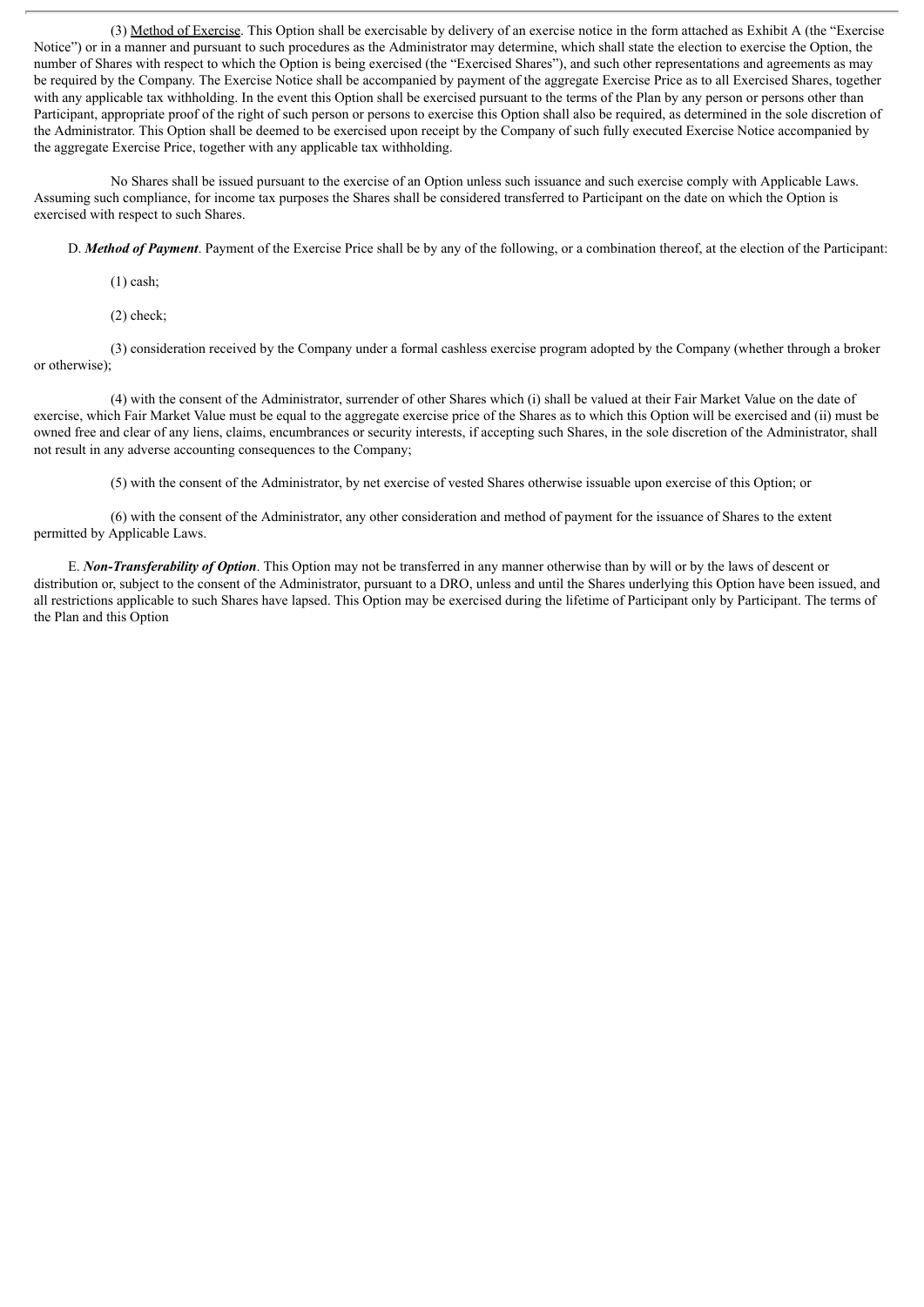Agreement shall be binding upon the executors, administrators, heirs, successors and assigns of Participant. Neither this Option nor any interest or right therein or part thereof shall be liable for the debts, contracts or engagements of Participant or his or her successors in interest or shall be subject to disposition by transfer, alienation, anticipation, pledge, encumbrance, assignment or any other means whether such disposition be voluntary or involuntary or by operation of law by judgment, levy, attachment, garnishment or any other legal or equitable proceedings (including bankruptcy), and any attempted disposition thereof shall be null and void and of no effect, except to the extent that such disposition is permitted by this Section (E). Notwithstanding the foregoing, with the consent of the Administrator, the Option may be transferred pursuant to Participant's Permitted Transferees pursuant to any conditions and procedures the Administrator may require.

F. *Term of Option*. This Option may be exercised only within the term set out in the Notice of Stock Option Grant, and may be exercised during such term only in accordance with the Plan and the terms of this Option Agreement. Once this Option becomes unexercisable under this Option Agreement, it shall be forfeited immediately.

#### G. *Tax Obligations*.

(1) Tax Withholding. The Company (or the Affiliate employing or retaining Participant) has the authority to deduct or withhold, or require Participant to remit to the applicable employing entity, an amount sufficient to satisfy any applicable Federal, state, local and foreign income and employment tax withholding requirements (including the employee portion of any FICA obligation) applicable to the exercise of this Option or with respect to any taxable event arising pursuant to this Option Agreement. The Company (or its Affiliate) may withhold or Participant may make such payment in one or more of the following forms:

#### (i) by cash or check;

(ii) with the consent of the Administrator, by electing to have withheld the net number of vested Shares otherwise issuable upon the exercise of this Option having a then current Fair Market Value not exceeding the amount necessary to satisfy the withholding obligation of the Company (or its Affiliate) based on the maximum statutory withholding rates in Participant's applicable jurisdictions for federal, state, local and foreign income tax and payroll tax purposes that are applicable to such taxable income;

(iii) with the consent of the Administrator, by tendering to the Company vested Shares held for such period of time as may be required by the Administrator in order to avoid adverse accounting consequences and having a then current Fair Market Value not exceeding the amount necessary to satisfy the withholding obligation of the Company (or its Affiliate) based on the maximum statutory withholding rates in Participant's applicable jurisdictions for federal, state, local and foreign income tax and payroll tax purposes that are applicable to such taxable income; or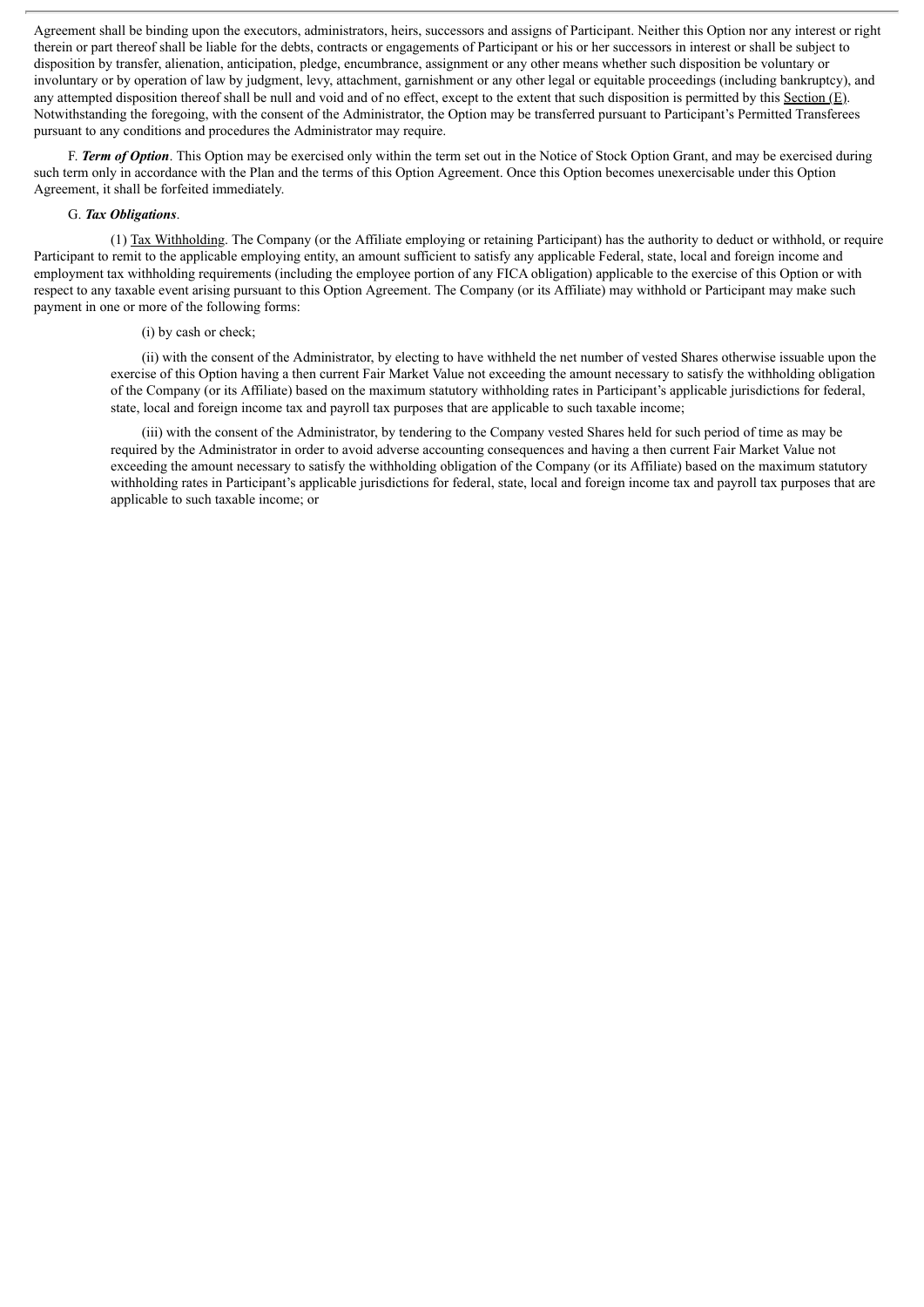(iv) with the consent of the Administrator, by selling a sufficient number of Shares otherwise deliverable to Participant through such means as the Administrator may determine in its sole discretion (whether through a broker or otherwise) equal to the amount required to satisfy such withholding taxes.

Participant acknowledges and agrees that the Company may refuse to honor the exercise and refuse to deliver the Shares issuable upon exercise of this Option if such withholding amounts are not delivered in full at the time of exercise.

(2) Code Section 409A. This Option is not intended to constitute "nonqualified deferred compensation" within the meaning of Code Section 409A. However, notwithstanding any other provision of the Plan or this Option Agreement, if at any time the Administrator determines that this Option (or any portion thereof) may be subject to Code Section 409A, the Administrator shall have the right in its sole discretion (without any obligation to do so or to indemnify Participant or any other Person for failure to do so) to adopt such amendments to the Plan or this Option Agreement, or adopt other policies and procedures (including amendments, policies and procedures with retroactive effect), or take any other actions, as the Administrator determines are necessary or appropriate for this Option either to be exempt from the application of Code Section 409A or to comply with the requirements of Code Section 409A.

(3) Liability. Participant is ultimately liable and responsible for all taxes owed in connection with this Option, regardless of any action the Company or any of its Affiliates takes with respect to any tax withholding obligations that arise in connection with this Option. Neither the Company nor any of its Affiliates makes any representation or undertaking regarding the treatment of any tax withholding in connection with the awarding, vesting or exercise of this Option or the subsequent sale of Shares. The Company and its Affiliates do not commit and are under no obligation to structure the Option to reduce or eliminate Participant's tax liability.

H. *Restrictive Covenants; Forfeiture*. Notwithstanding anything contained in this Agreement to the contrary, in the event the Participant breaches any restrictive covenant set forth in the Non-Disclosure, Invention Assignment, Non-Competition Agreement and Non-Solicitation Agreement or the Confidentiality, Non-Competition, and Non-Solicitation Agreement, as applicable, or any other written agreement between the Participant and the Company or any Affiliate of the Company, in addition to any other damages available at law or in equity, then (i) any portion of this Option that has not been exercised prior to the date of such breach shall thereupon be forfeited and (ii) the Participant shall be required to pay to the Company the amount of all Option Gain (as defined below). "*Option Gain*" with respect to any specified period of time shall mean the product of (i) the number of shares of Common Stock purchased upon the exercise of this Option during such period and (ii) the excess of (A) the Fair Market Value per share of Common Stock as of the date of such exercise over (B) the exercise price per share of Common Stock subject to such Options.

I. *Entire Agreement; Governing Law*. The Plan is incorporated herein by reference. The Plan and this Option Agreement constitute the entire agreement of the parties with respect to the subject matter hereof and supersede in their entirety all prior undertakings and agreements of the Company and Participant with respect to the subject matter hereof, and may not be modified adversely to the Participant's interest except by means of a writing signed by the Company and Participant or as is otherwise permitted under the Plan. This Option Agreement is governed by the internal substantive laws but not the choice of law rules of Delaware.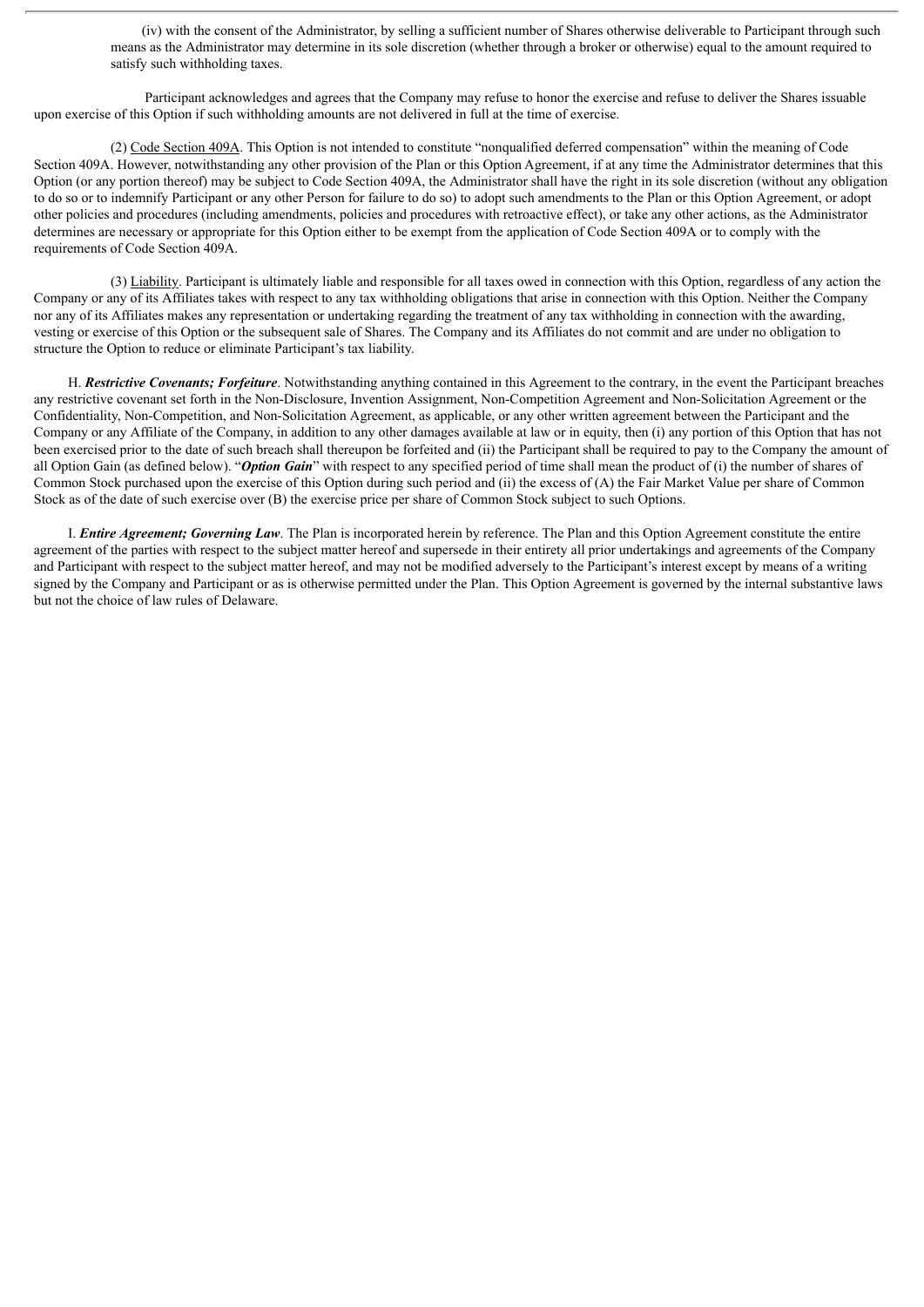J. *No Guarantee of Continued Service*. PARTICIPANT ACKNOWLEDGES AND AGREES THAT THE VESTING OF SHARES PURSUANT TO THE VESTING SCHEDULE HEREOF IS EARNED ONLY BY CONTINUING AS A SERVICE PROVIDER AT THE WILL OF THE COMPANY (OR THE AFFILIATE EMPLOYING OR RETAINING PARTICIPANT) AND NOT THROUGH THE ACT OF BEING HIRED, BEING GRANTED THIS OPTION OR ACQUIRING SHARES HEREUNDER. PARTICIPANT FURTHER ACKNOWLEDGES AND AGREES THAT THIS AGREEMENT, THE TRANSACTIONS CONTEMPLATED HEREUNDER AND THE VESTING SCHEDULE SET FORTH HEREIN DO NOT CONSTITUTE AN EXPRESS OR IMPLIED PROMISE OF CONTINUED ENGAGEMENT AS A SERVICE PROVIDER FOR THE VESTING PERIOD, FOR ANY PERIOD, OR AT ALL, AND SHALL NOT INTERFERE IN ANY WAY WITH PARTICIPANT'S RIGHT OR THE RIGHT OF THE COMPANY (OR THE AFFILIATE EMPLOYING OR RETAINING PARTICIPANT) TO TERMINATE PARTICIPANT'S RELATIONSHIP AS A SERVICE PROVIDER AT ANY TIME, WITH OR WITHOUT CAUSE.

K. *Administration*. The Administrator shall have the power to interpret the Plan and this Option Agreement, and to adopt such rules for the administration, interpretation and application of the Plan and this Option Agreement, as are consistent therewith and to interpret, amend or revoke any such rules. All actions taken and all interpretations and determinations made by the Administrator will be final and binding upon Participant, the Company and all other interested Persons. To the extent allowable pursuant to Applicable Law, no member of the Committee or the Board will be personally liable for any action, determination or interpretation made with respect to the Plan or this Option Agreement.

L. *Adjustments*. The Administrator may accelerate the vesting of all or a portion of this Option in such circumstances as it, in its sole discretion, may determine. Participant acknowledges that this Option is subject to adjustment, modification and termination in certain events as provided in this Option Agreement and the Plan, including Section 12.2 of the Plan.

M. *Notices*. Any notice to be given under the terms of this Agreement to the Company shall be addressed to the Company in care of the Secretary of the Company at the Company's principal office, and any notice to be given to Participant shall be addressed to Participant at Participant's address set forth below. By a notice given pursuant to this Section  $(L)$ , either party may hereafter designate a different address for notices to be given to that party. Any notice shall be deemed duly given when sent via email or when sent by certified mail (return receipt requested) and deposited (with postage prepaid) in a post office or branch post office regularly maintained by the United States Postal Service. Any notice which is required to be given to Participant shall, if Participant is then deceased, be given to the person entitled to exercise his or her Option by written notice under this Section L. Subject to the limitations set forth in Section 232(e) of the General Corporation Law of the State of Delaware (the "DGCL"), Participant consents to the delivery of any notice to Participant given by the Company under the DGCL or the Company's certificate of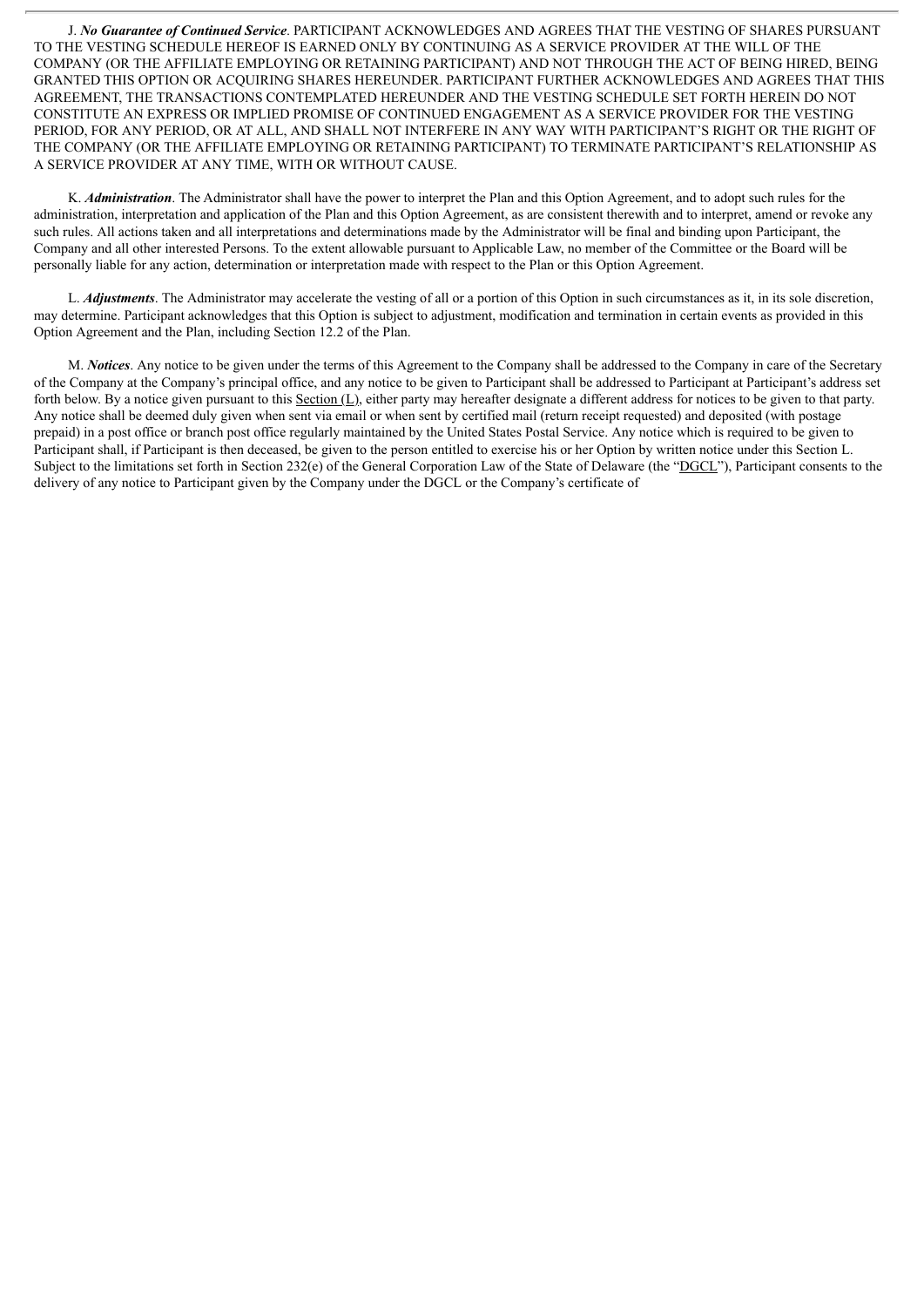incorporation or bylaws by (i) facsimile telecommunication to the facsimile number for Participant in the Company's records, (ii) electronic mail to the electronic mail address for Participant in the Company's records, (iii) posting on an electronic network together with separate notice to Participant of such specific posting or (iv) any other form of electronic transmission (as defined in the DGCL) directed to Participant. This consent may be revoked by Participant by written notice to the Company and may be deemed revoked in the circumstances specified in Section 232 of the DGCL.

N. *Conformity to Securities Laws*. Participant acknowledges that the Plan and this Option Agreement are intended to conform to the extent necessary with all provisions of the Securities Act and the Exchange Act and any and all Applicable Law and regulations and rules promulgated by the Securities and Exchange Commission thereunder, and state securities laws and regulations. Notwithstanding anything herein to the contrary, the Plan shall be administered, and this Option is granted and may be exercised, only in such a manner as to conform to such Applicable Law.

O. *Limitations Applicable to Section 16 Persons*. Notwithstanding any other provision of the Plan or this Option Agreement, if Participant is subject to Section 16 of the Exchange Act, the Plan, this Option and this Option Agreement shall be subject to any additional limitations set forth in any applicable exemptive rule under Section 16 of the Exchange Act (including any amendment to Rule 16b-3 of the Exchange Act) that are requirements for the application of such exemptive rule. To the extent permitted by applicable law, this Option Agreement shall be deemed amended to the extent necessary to conform to such applicable exemptive rule.

P. *Successors and Assigns*. The Company may assign any of its rights under this Option Agreement to single or multiple assignees, and this Agreement shall inure to the benefit of the successors and assigns of the Company. Subject to the restrictions on transfer set forth in Section  $(E)$  and the Plan, this Option Agreement shall be binding upon and inure to the benefit of the heirs, legatees, legal representatives, successors and assigns of the parties hereto.

Q. *Limitation on Participant's Rights*. Participation in the Plan confers no rights or interests other than as herein provided. This Option Agreement creates only a contractual obligation on the part of the Company as to amounts payable and shall not be construed as creating a trust. Neither the Plan nor any underlying program, in and of itself, has any assets. Participant shall have only the rights of a general unsecured creditor of the Company with respect to amounts credited and benefits payable, if any, with respect to this Option.

R. *Rights as Stockholder*. Neither Participant nor any Person claiming under or through Participant will have any of the rights or privileges of a stockholder of the Company in respect of any Shares deliverable hereunder upon exercise of this Option unless and until certificates representing such Shares (which may be in book-entry form) will have been issued and recorded on the records of the Company or its transfer agents or registrars and delivered to Participant (including through electronic delivery to a brokerage account). Except as otherwise provided herein, after such issuance, recordation and delivery, Participant will have all the rights of a stockholder of the Company.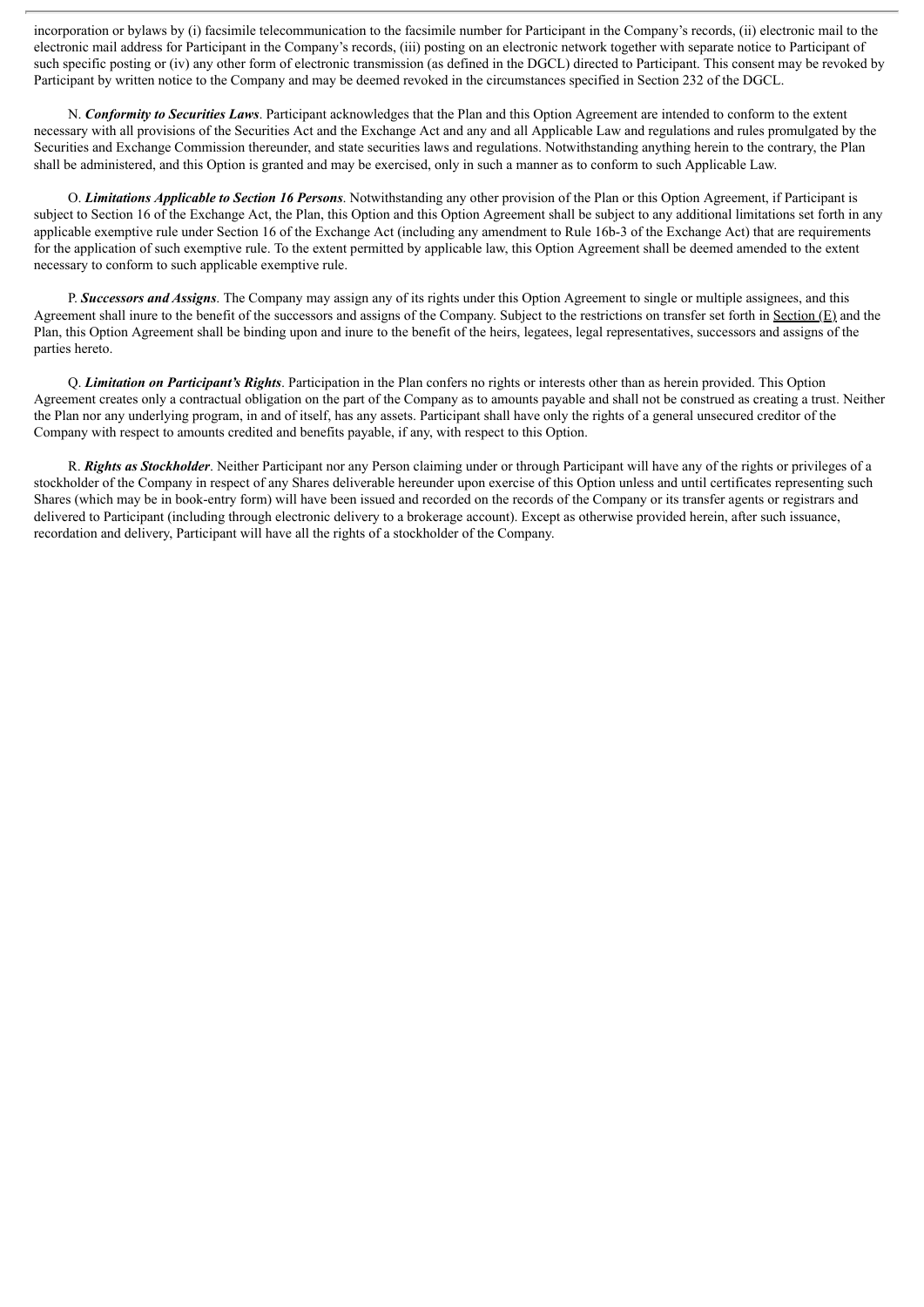S. *Lock-up Period.* Participant shall not offer, pledge, sell, contract to sell, sell any option or contract to purchase, purchase any option or contract to sell, grant any option, right or warrant to purchase, lend, or otherwise transfer or dispose of, directly or indirectly, any Shares (or other securities) of the Company or enter into any swap, hedging or other arrangement that transfers to another, in whole or in part, any of the economic consequences of ownership of any Shares (or other securities) of the Company held by Participant (other than those included in the registration) for a period specified by the representative of the underwriters of Common Stock (or other securities) of the Company not to exceed 180 days following the effective date of any registration statement of the Company filed under the Securities Act (or such other period as may be requested by the Company or the underwriters to accommodate regulatory restrictions).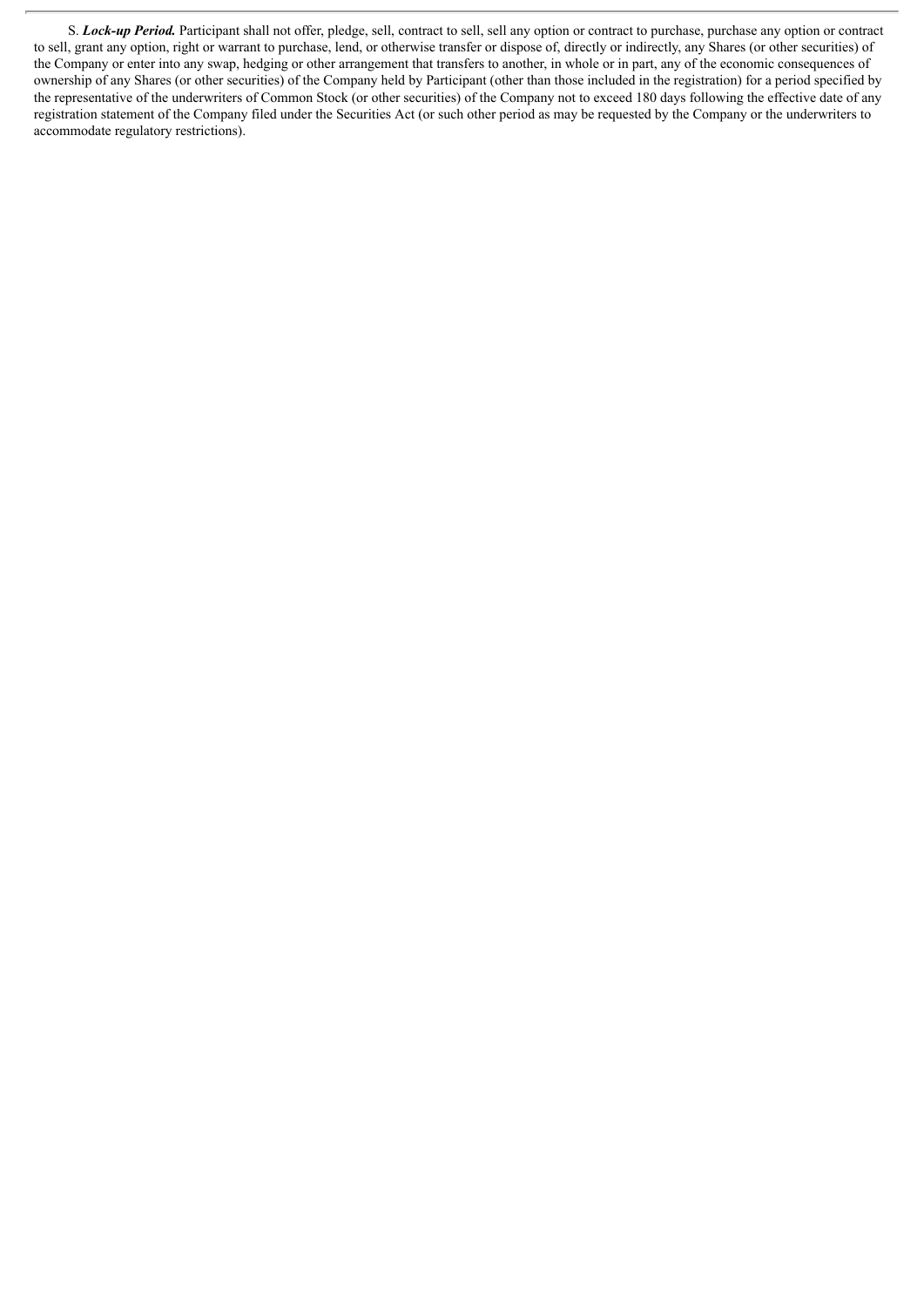#### **EXHIBIT A**

#### **2021 INDUCEMENT AWARD PLAN EXERCISE NOTICE**

GoHealth, Inc.

 $\lceil$   $\lceil$   $\lceil$  $\lceil$   $\lceil$   $\lceil$ 

Attention: Corporate Secretary

1. **Exercise of Option**. Effective as of today, , , the undersigned ("**Participant**") hereby elects to exercise Participant's option (the "**Option**") to purchase shares of the Common Stock (the "**Shares**") of GoHealth, Inc shares of the Common Stock (the "**Shares**") of GoHealth, Inc. (the "**Company**") under and pursuant to the 2021 Inducement Award Plan (the "**Plan**") and the Stock Option Agreement dated \_\_\_\_\_\_\_\_\_\_\_\_\_\_\_\_\_ (the "**Option Agreement**"). The Option is a Nonstatutory Stock Option.

2. **Delivery of Payment**. Participant herewith delivers to the Company the total exercise price of the Shares, as set forth in the Option Agreement, and any and all withholding taxes due in connection with the exercise of the Option.

3. **Representations of Participant**. Participant acknowledges that Participant has received, read and understood the Plan and the Option Agreement and agrees to abide by and be bound by their terms and conditions.

4. **Rights as Stockholder**. Until the issuance of the Shares (as evidenced by the appropriate entry on the books of the Company or of a duly authorized transfer agent of the Company), no right to vote or receive dividends or any other rights as a stockholder shall exist with respect to the Common Stock subject to an Award, notwithstanding the exercise of the Option. The Shares shall be issued to Participant as soon as practicable after the Option is exercised in accordance with the Option Agreement. No adjustment shall be made for a dividend or other right for which the record date is prior to the date of issuance except as provided in Section 12.2 of the Plan.

5. **Tax Consultation**. Participant understands that Participant may suffer adverse tax consequences as a result of Participant's purchase or disposition of the Shares. Participant represents that Participant has consulted with any tax consultants Participant deems advisable in connection with the purchase or disposition of the Shares and that Participant is not relying on the Company for any tax advice.

6. **Successors and Assigns**. The Company may assign any of its rights under this Exercise Notice to single or multiple assignees, and this Exercise Notice shall inure to the benefit of the successors and assigns of the Company. Subject to the restrictions on transfer herein set forth, this Exercise Notice shall be binding upon Participant and his or her heirs, executors, administrators, successors and assigns.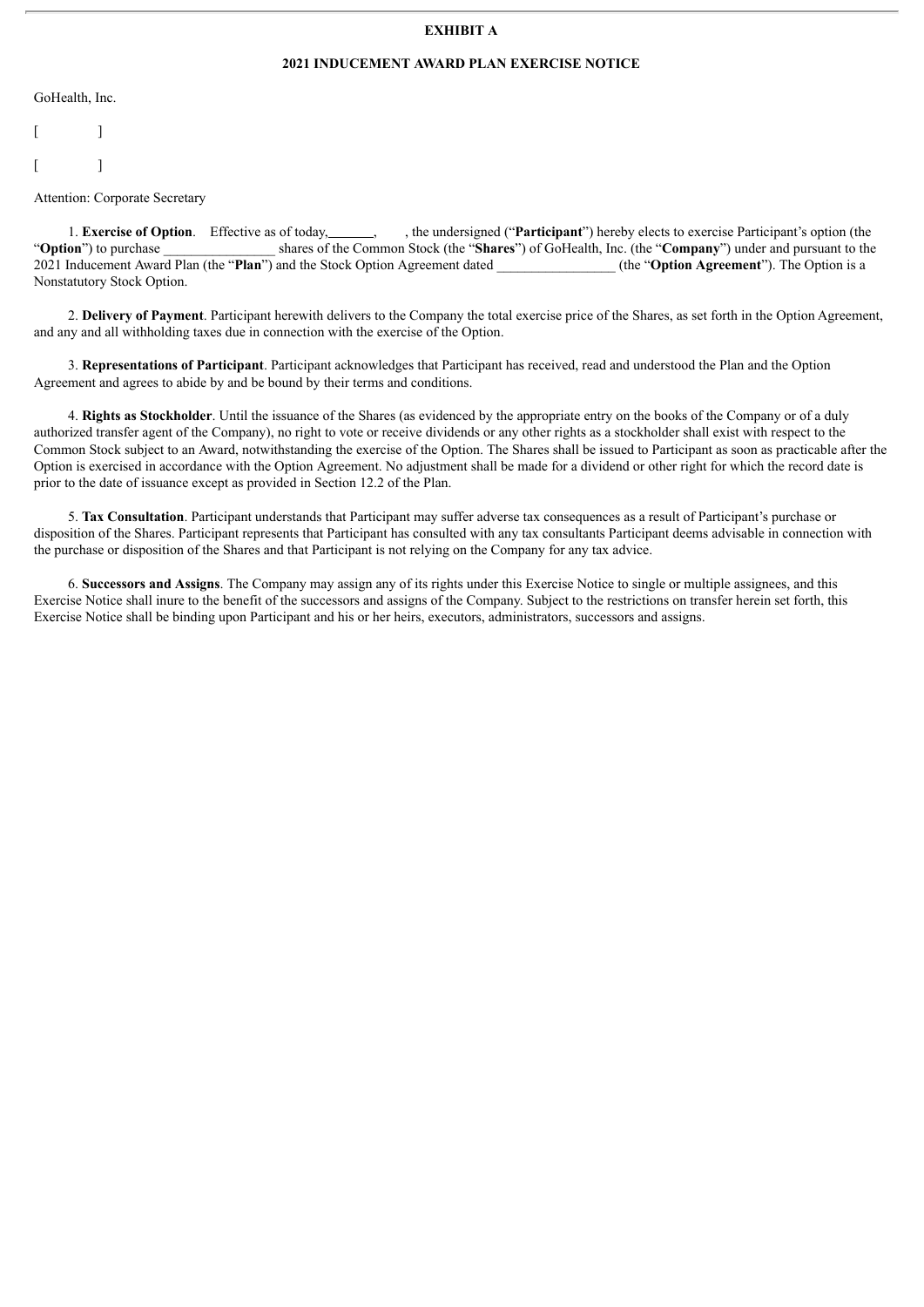7. **Interpretation**. Any dispute regarding the interpretation of this Exercise Notice shall be submitted by Participant or by the Company forthwith to the Administrator, which shall review such dispute at its next regular meeting. The resolution of such a dispute by the Administrator shall be final and binding on all parties.

8. **Governing Law; Severability**. This Exercise Notice is governed by the internal substantive laws, but not the choice of law rules, of Delaware. In the event that any provision hereof becomes or is declared by a court of competent jurisdiction to be illegal, unenforceable or void, this Exercise Notice shall continue in full force and effect.

9. **Entire Agreement**. The Plan and Option Agreement are incorporated herein by reference. This Exercise Notice, the Plan and the Option Agreement constitute the entire agreement of the parties with respect to the subject matter hereof and supersede in their entirety all prior undertakings and agreements of the Company and Participant with respect to the subject matter hereof, and may not be modified adversely to the Participant's interest except by means of a writing signed by the Company and Participant.

| Submitted by: | Accepted by:   |
|---------------|----------------|
| PARTICIPANT   | GOHEALTH, INC. |
| Signature     | By             |
| Print Name    | Print Name     |
| Address:      |                |
|               | Title          |
|               | Address:       |
|               |                |
|               |                |
|               |                |

Date Received: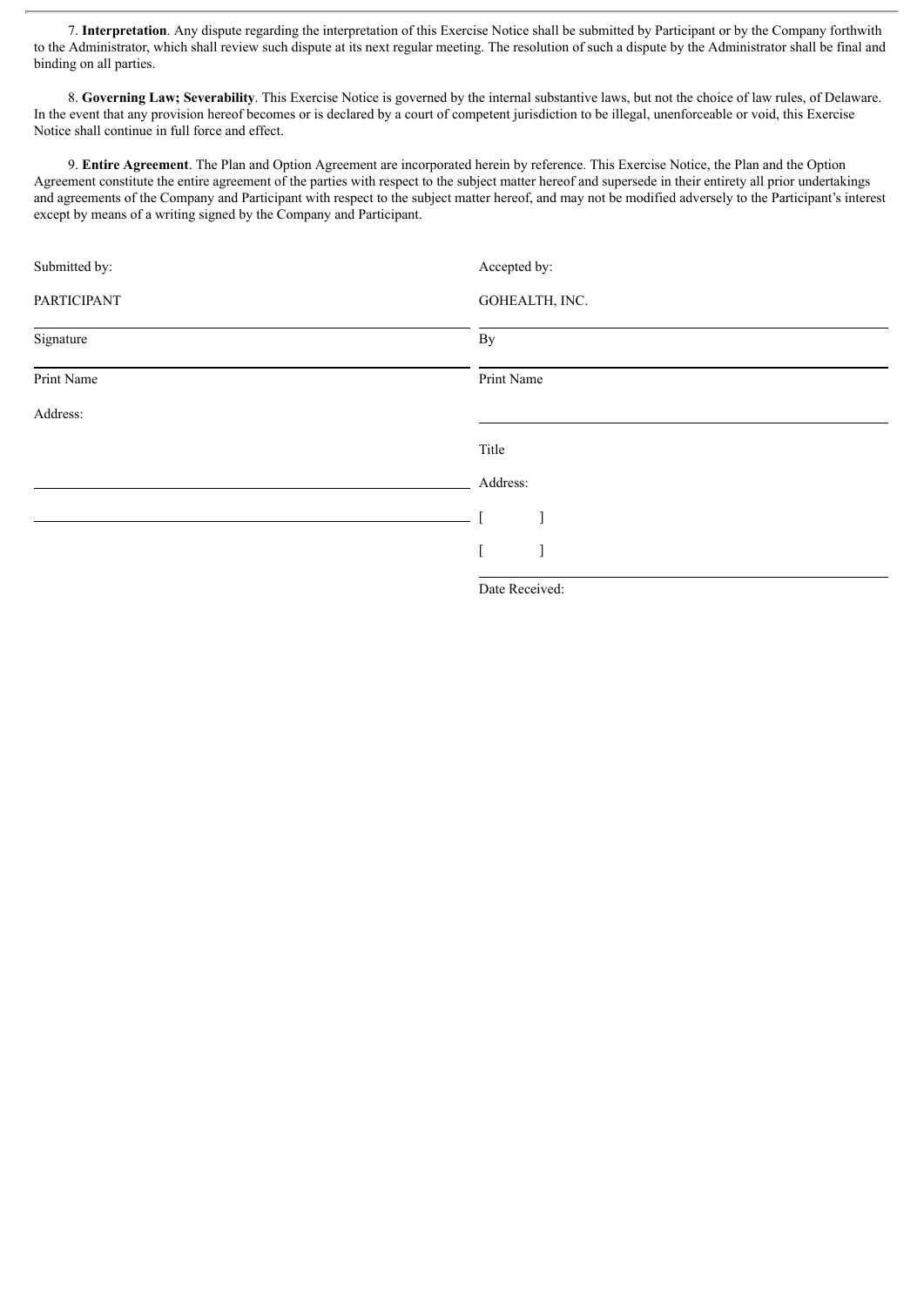#### **GOHEALTH, INC. 2021 INDUCEMENT AWARD PLAN**

### **RESTRICTED STOCK UNIT AWARD GRANT NOTICE AND RESTRICTED STOCK UNIT AGREEMENT**

<span id="page-24-0"></span>GoHealth, Inc., a Delaware corporation (the "Company"), pursuant to its 2021 Inducement Award Plan, as amended from time to time (the "Plan"), hereby grants to the holder listed below ("Participant") the number of Restricted Stock Units set forth below (the "RSUs"). The RSUs are subject to the terms and conditions set forth in this Restricted Stock Unit Grant Notice (the "Grant Notice"), the Restricted Stock Unit Agreement attached hereto as Exhibit A (the "Agreement") and the Plan, each of which is incorporated herein by reference. Unless otherwise defined herein, the terms defined in the Plan shall have the same defined meanings in the Grant Notice and the Agreement.

| Participant:                      |                         |
|-----------------------------------|-------------------------|
| <b>Grant Date:</b>                |                         |
| <b>Vesting Commencement Date:</b> |                         |
| <b>Number of RSUs:</b>            | $\lceil \bullet \rceil$ |
| <b>Type of Shares Issuable:</b>   | Class A Common Stock    |
| <b>Vesting Schedule:</b>          | I O I                   |

**[Withholding Tax Election:** By accepting this Award electronically through the Plan service provider's online grant acceptance policy, the Participant understands and agrees that as a condition of the grant of the RSUs hereunder, the Participant is required to, and hereby affirmatively elects to (the "Sell to Cover Election"), (1) sell that number of Shares determined in accordance with Section 2.5 of the Agreement as may be necessary to satisfy all applicable withholding obligations with respect to any taxable event arising in connection with the RSUs and similarly sell such number of Shares as may be necessary to satisfy all applicable withholding obligations with respect to any other awards of restricted stock units granted to the Participant under the Plan or any other equity incentive plans of the Company or its predecessor, and (2) to allow the Agent (as defined in the Agreement) to remit the cash proceeds of such sale(s) to the Company. Furthermore, the Participant directs the Company to make a cash payment equal to the required tax withholding from the cash proceeds of such sale(s) directly to the appropriate taxing authorities. **The Participant has carefully** reviewed Section 2.5 of the Agreement and the Participant hereby represents and warrants that on the date hereof he or she is not subject to any legal, regulatory or contractual restriction that would prevent the Agent from conducting sales, does not have, and will not attempt to exercise, authority, influence or control over any sales of Shares effected by the Agent pursuant to the Agreement, and is entering into the Agreement and this election to "sell to cover" in good faith and not as part of a plan or scheme to evade the prohibitions of Rule 10b5-1 (regarding trading of the Company's securities on the basis of material nonpublic information) under the Securities Exchange Act of 1934, as amended (the "Exchange Act"). It is the Participant's intent that this election to "sell to cover" comply with the requirements of Rule  $10b5-1(c)(1)(i)(B)$  under the Exchange Act and be interpreted to comply with the requirements of Rule 10b5-1(c) under the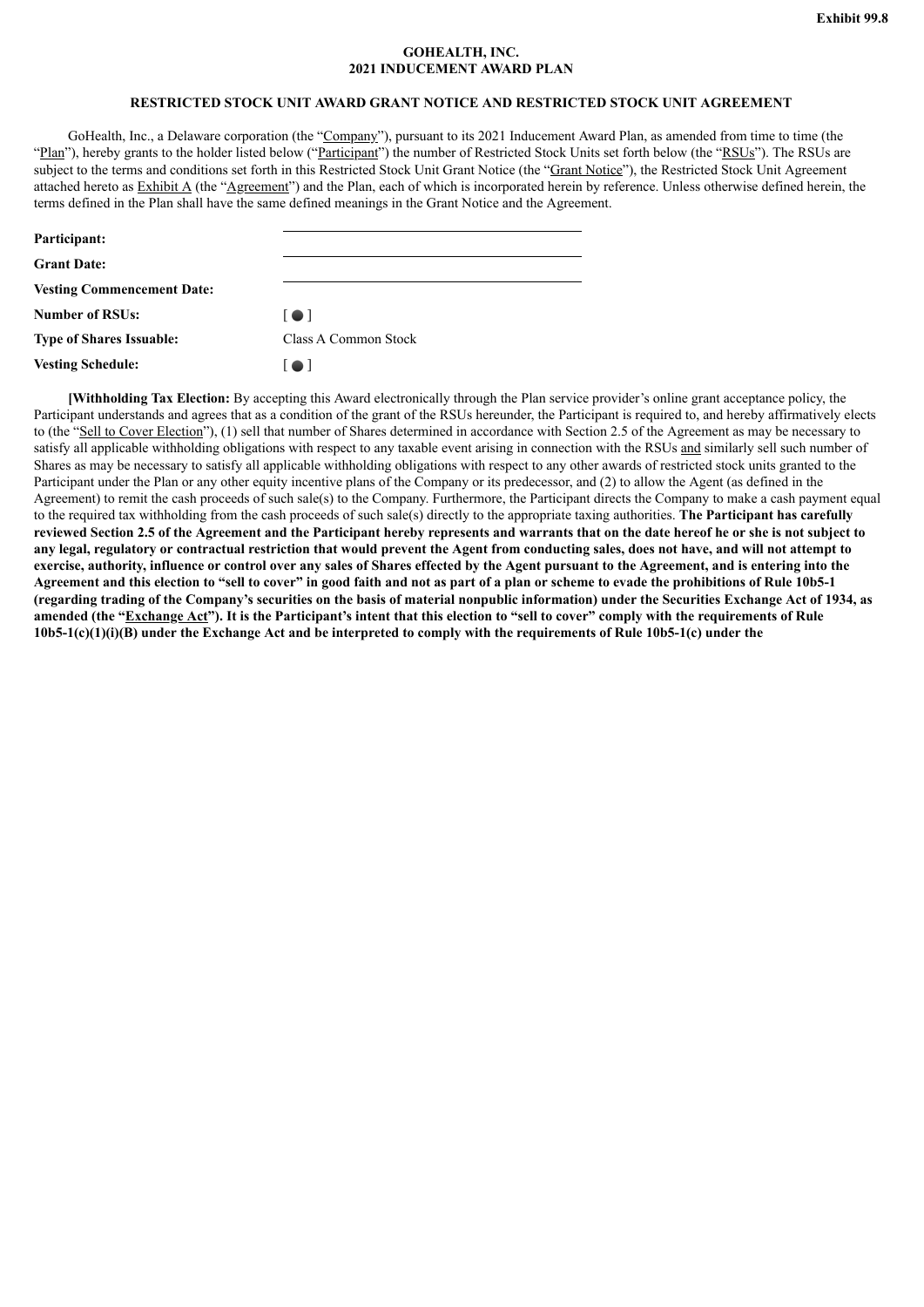#### **Exchange Act.]1**

By accepting this Award electronically through the Plan service provider's online grant acceptance policy, Participant agrees to be bound by the terms and conditions of the Plan, the Agreement and the Grant Notice. Participant has reviewed the Agreement, the Plan and the Grant Notice in their entirety, has had an opportunity to obtain the advice of counsel prior to executing the Grant Notice and fully understands all provisions of the Grant Notice, the Agreement, and the Plan. Participant hereby agrees to accept as binding, conclusive and final all decisions or interpretations of the Administrator upon any questions arising under the Plan, the Grant Notice or the Agreement.

<sup>1</sup> NTD: Include only for sell-to-cover.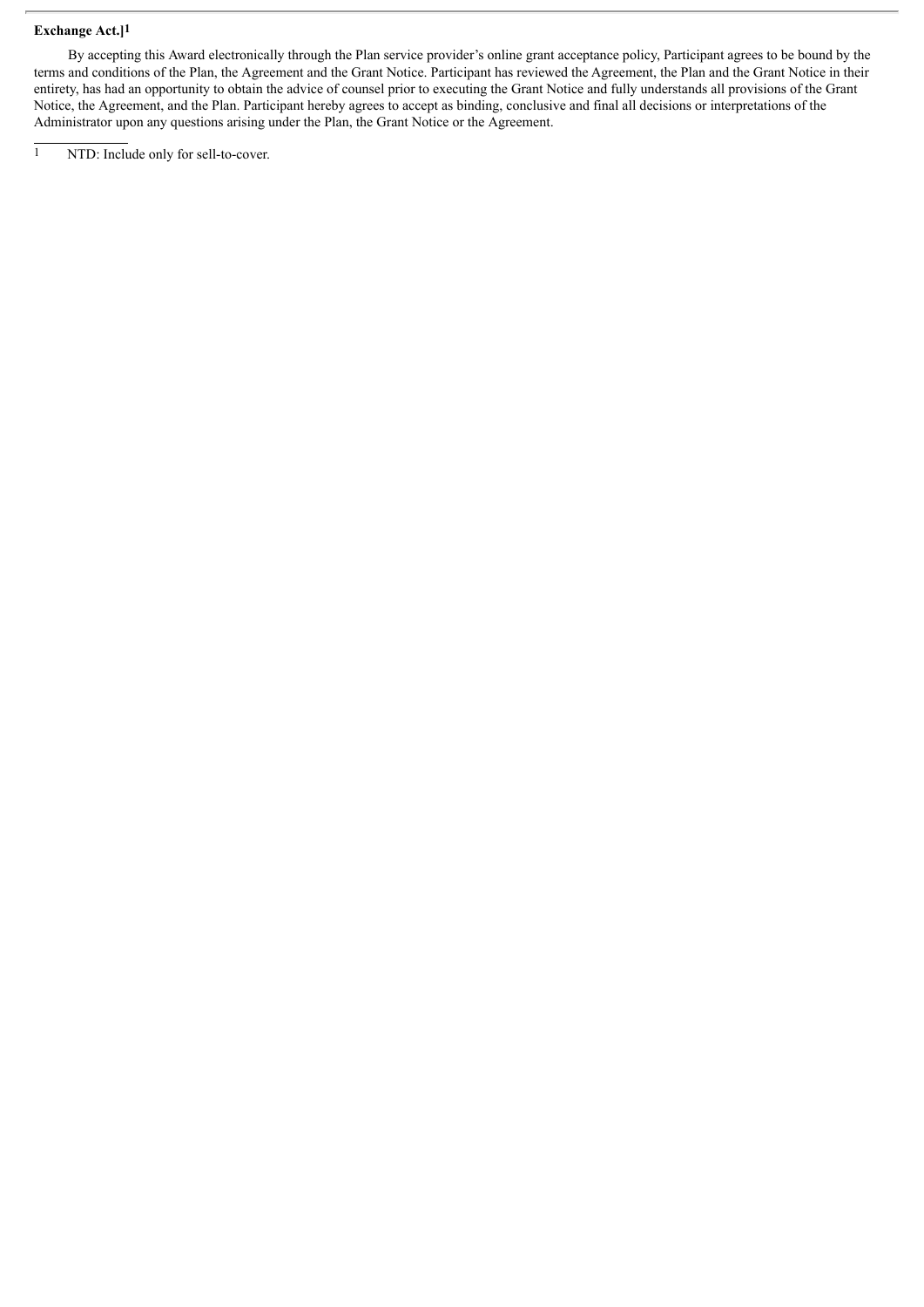#### **EXHIBIT A TO RESTRICTED STOCK UNIT AWARD GRANT NOTICE**

#### **RESTRICTED STOCK UNIT AWARD AGREEMENT**

Pursuant to the Grant Notice to which this Agreement is attached, the Company has granted to Participant the number of RSUs set forth in the Grant Notice.

#### **ARTICLE I.**

#### **GENERAL**

Section 1.1 Defined Terms. Capitalized terms not specifically defined herein shall have the meanings specified in the Plan or the Grant Notice. For purposes of this Agreement,

(a) "Affiliate" means any Person that, directly or indirectly, Controls, is Controlled by, or is under common Control with or of, such entity. The term "Control" (including, with correlative meaning, the terms "Controlled by" and "under common Control with"), as used with respect to any entity, means the possession, directly or indirectly, of the power to direct or cause the direction of the management and policies of such entity, whether through the ownership of voting securities, by contract or otherwise.

(b) "Cause" shall mean, unless such term or an equivalent term is otherwise defined by any employment agreement or offer letter between a Participant and a Participating Company, any of the following: (i) Participant's material breach or substantial failure to perform any of the duties, responsibilities, representation, warranties, covenants or obligations under this Agreement (other than as a result of Participant's death or disability), which failure continues unremedied and uncured for a period of thirty (30) days after written notice from the Company requesting such remedy or cure by Participant, (ii) Participant's conviction for, or plea of guilty or no contest to, or confession of guilt of, any felony or gross misdemeanor (excluding minor traffic violations or similar offenses), (iii) Participant's commission of any act of fraud, misappropriation, embezzlement, theft or gross malfeasance with respect to the Company or any of its affiliates or any of their assets.

(c) "Cessation Date" shall mean the date of Participant's Termination of Service (regardless of the reason for such termination).

(e) "Participating Company" shall mean the Company or any of its Affiliates.

(f) "Person" means an individual, corporation, joint venture, partnership, limited liability company, association, joint stock or other company, business trust, trust or other entity or organization, including any national, federal, state, territorial agency, local or foreign judicial, legislative, regulatory or administrative authority, commission, court, tribunal, any political or other subdivision, department or branch of any of the foregoing, and any self-regulatory organization or arbitrator.

Section 1.2 Incorporation of Terms of Plan. The RSUs and the shares of Class A Common Stock issued to Participant hereunder ("Shares") are subject to the terms and conditions set forth in this Agreement and the Plan, which is incorporated herein by reference. In the event of any inconsistency between the Plan and this Agreement, the terms of the Plan shall control.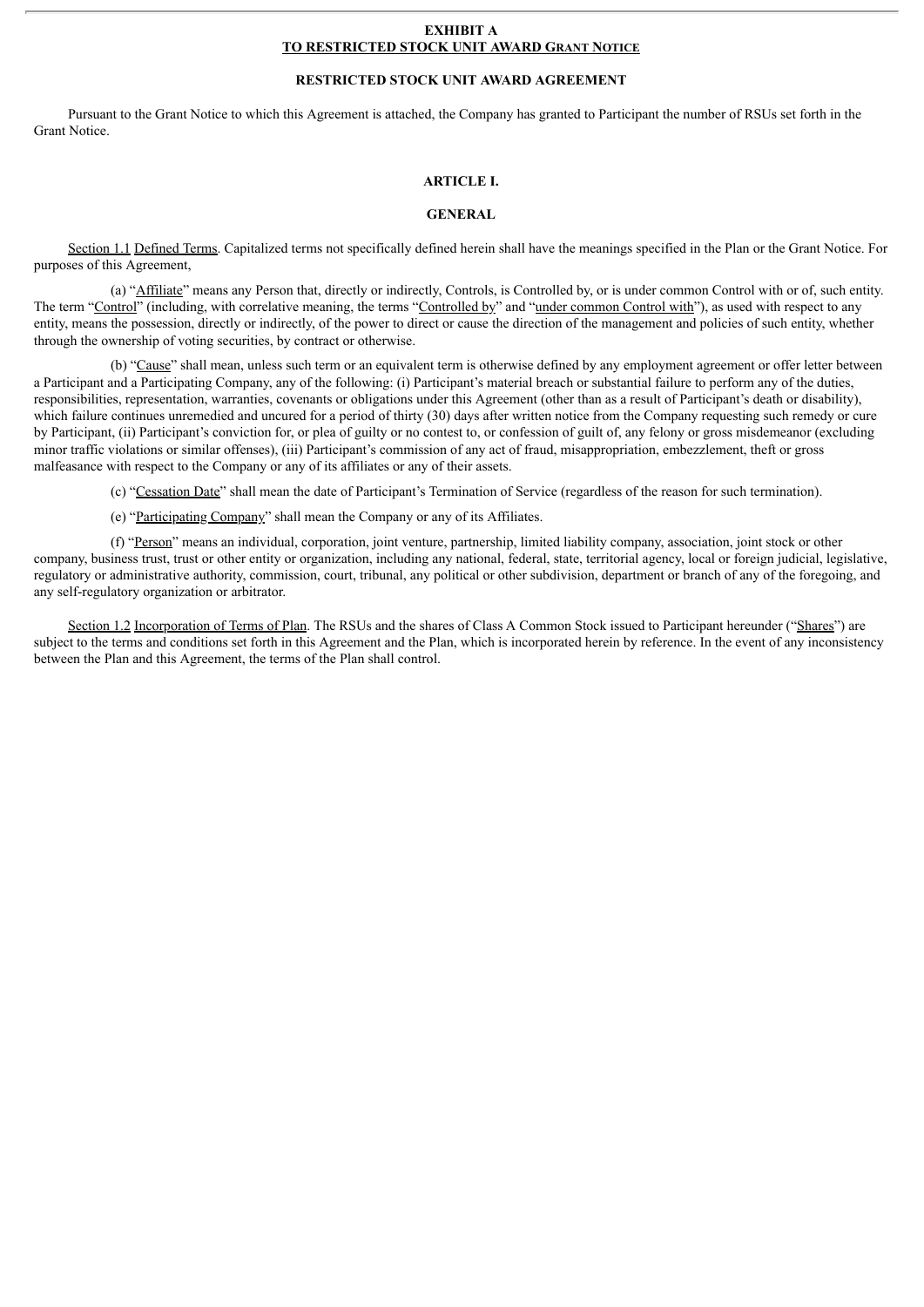#### **ARTICLE II.**

#### **AWARD OF RESTRICTED STOCK UNITS**

#### Section 2.1 Award of RSUs

(a) For other good and valuable consideration, receipt of which is acknowledged by the Company, effective as of the grant date set forth in the Grant Notice (the "Grant Date"), the Company has granted to Participant the number of RSUs set forth in the Grant Notice, upon the terms and conditions set forth in the Grant Notice, the Plan and this Agreement, subject to adjustment as provided in Section 12.2 of the Plan. Each RSU represents the right to receive one Share at the times and subject to the conditions set forth herein. However, unless and until the RSUs have vested, Participant will have no right to the payment of any Shares subject thereto. Prior to the actual delivery of any Shares, the RSUs will represent an unsecured obligation of the Company, payable only from the general assets of the Company. The Award is intended to constitute an "employment inducement" award under Nasdaq Stock Market ("Nasdaq") Rule 5635(c)(4), and consequently is intended to be exempt from the Nasdaq rules regarding shareholder approval of stock option plans or other equity compensation arrangements. This Agreement and the terms and conditions of the Award shall be interpreted in accordance and consistent with such exemption.

#### Section 2.2 Vesting of RSUs.

(a) Subject to Participant's continued employment with or service to a Participating Company on each applicable vesting date and subject to the terms of this Agreement, including, without limitation, Section 2.2(d), the RSUs shall vest in such amounts and at such times as are set forth in the Grant Notice.

(b) In the event Participant incurs a Termination of Service, except as may be otherwise provided herein or in the Plan or by the Administrator or as set forth in a written agreement between Participant and the Company, Participant shall immediately forfeit any and all RSUs granted under this Agreement that have not vested or do not vest on or prior to the date on which such Termination of Service occurs, and Participant's rights in any such RSUs that are not so vested shall lapse and expire.

(c) Notwithstanding the Grant Notice or the provisions of <u>Section 2.2(a)</u> and <u>Section 2.2(b)</u>, in the event Participant incurs a Termination of Service for Cause, except as may be otherwise provided by the Administrator or as set forth in a written agreement between Participant and the Company, Participant shall immediately forfeit any and all RSUs granted under this Agreement (whether or not vested), and Participant's rights in any such RSUs shall lapse and expire.

#### Section 2.3

(a) Distribution or Payment of RSUs. Participant's RSUs shall be distributed in Shares (either in book-entry form or otherwise) on or within two business days following each applicable vesting date. Notwithstanding the foregoing, the Company may delay a distribution or payment in settlement of RSUs if it reasonably determines that such payment or distribution will violate federal securities laws or any other Applicable Law, *provided* that such distribution or payment shall be made at the earliest date at which the Company reasonably determines that the making of such distribution or payment will not cause such violation, as required by Treasury Regulation Section 1.409A-2(b)(7)(ii), and *provided further* that no payment or distribution shall be delayed under this Section 2.3(a) if such delay will result in a violation of Section 409A.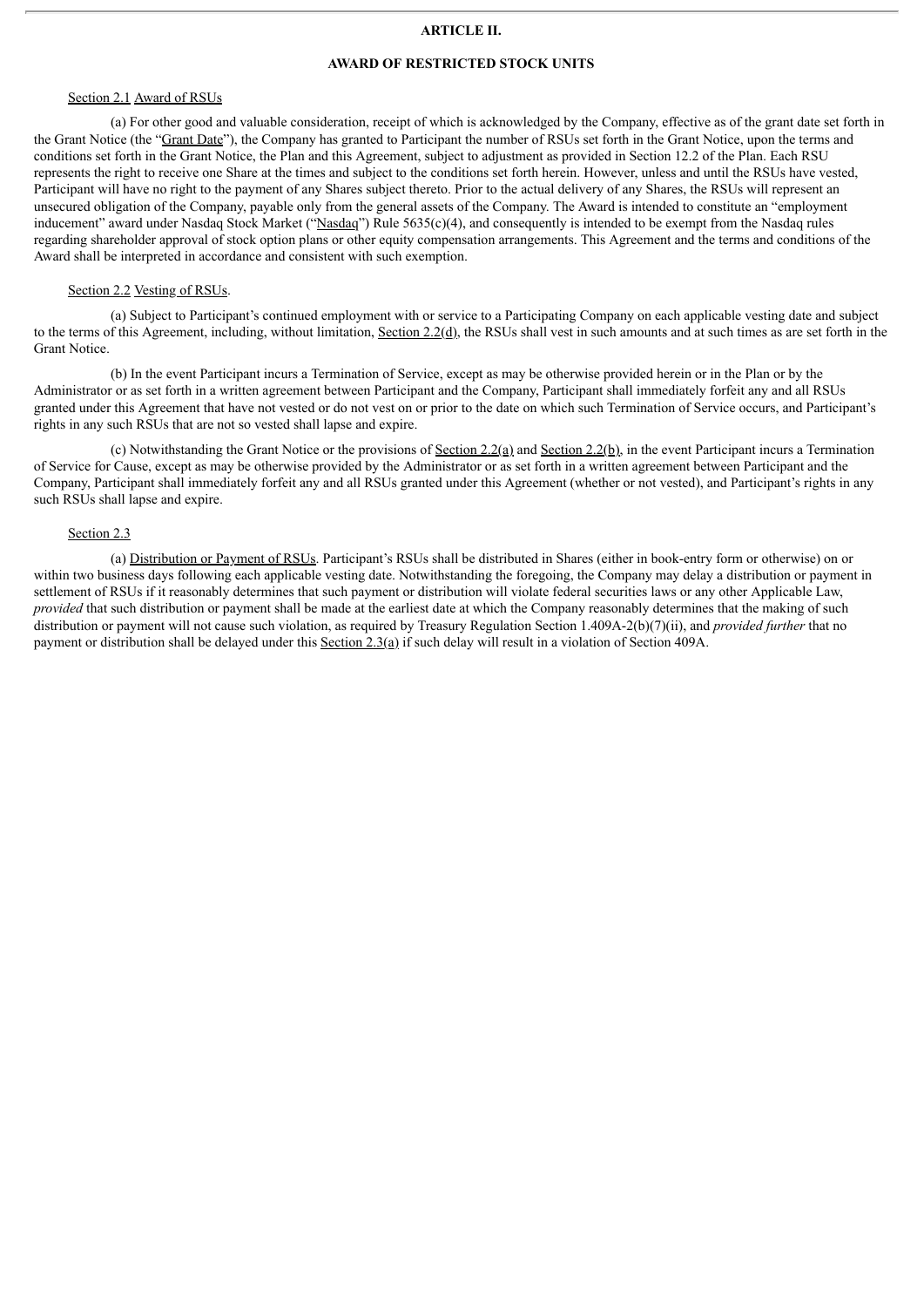(b) All distributions shall be made by the Company in the form of whole Shares, and any fractional share shall be distributed in cash in an amount equal to the value of such fractional share determined based on the Fair Market Value as of the date immediately preceding the date of such distribution.

Section 2.4 Conditions to Issuance of Certificates. The Company shall not be required to issue or deliver any certificate or certificates for any Shares or to cause any Shares to be held in book-entry form prior to the fulfillment of all of the following conditions: (a) the admission of the Shares to listing on all stock exchanges on which such Shares are then listed, (b) the completion of any registration or other qualification of the Shares under any state or federal law or under rulings or regulations of the Securities and Exchange Commission or other governmental regulatory body, which the Administrator shall, in its absolute discretion, deem necessary or advisable, (c) the obtaining of any approval or other clearance from any state or federal governmental agency that the Administrator shall, in its absolute discretion, determine to be necessary or advisable, (d) the receipt by the Company of full payment for such Shares, which may be in one or more of the forms of consideration permitted under Section 2.5, and (e) the receipt of full payment of any applicable withholding tax in accordance with Section 2.5 by the Participating Company with respect to which the applicable withholding obligation arises.

Section 2.5 Tax Withholding. Notwithstanding any other provision of this Agreement:

(a) As set forth in Section 10.2 of the Plan, the Company shall have the authority and the right to deduct or withhold, or to require the Participant to remit to the Company, an amount sufficient to satisfy all applicable federal, state and local taxes required by law to be withheld with respect to any taxable event arising in connection with the Restricted Stock Units. [The Participating Companies may withhold or Participant may make such payment in one or more of the forms specified below:

(i) by cash or check made payable to the Participating Company with respect to which the withholding obligation arises;

(ii) by the deduction of such amount from other compensation payable to Participant;

(iii) with respect to any withholding taxes arising in connection with the distribution of the RSUs, with the consent of the Administrator, by requesting that the Company withhold a net number of vested shares of Stock otherwise issuable pursuant to the RSUs having a then current Fair Market Value not exceeding the amount necessary to satisfy the withholding obligation of the Participating Companies based on the maximum statutory withholding rates in Participant's applicable jurisdictions for federal, state, local and foreign income tax and payroll tax purposes that are applicable to such taxable income;

(iv) with respect to any withholding taxes arising in connection with the distribution of the RSUs, with the consent of the Administrator, by tendering to the Company vested shares of Stock having a then current Fair Market Value not exceeding the amount necessary to satisfy the withholding obligation of the Participating Companies based on the maximum statutory withholding rates in Participant's applicable jurisdictions for federal, state, local and foreign income tax and payroll tax purposes that are applicable to such taxable income;

(v) with respect to any withholding taxes arising in connection with the distribution of the RSUs, through the delivery of a notice that Participant has placed a market sell order with a broker acceptable to the Company with respect to shares of Stock then issuable to Participant pursuant to the RSUs, and that the broker has been directed to pay a sufficient portion of the net proceeds of the sale to the Participating Company with respect to which the withholding obligation arises in satisfaction of such withholding taxes; *provided* that payment of such proceeds is then made to the applicable Participating Company at such time as may be required by the Administrator, but in any event not later than the settlement of such sale; or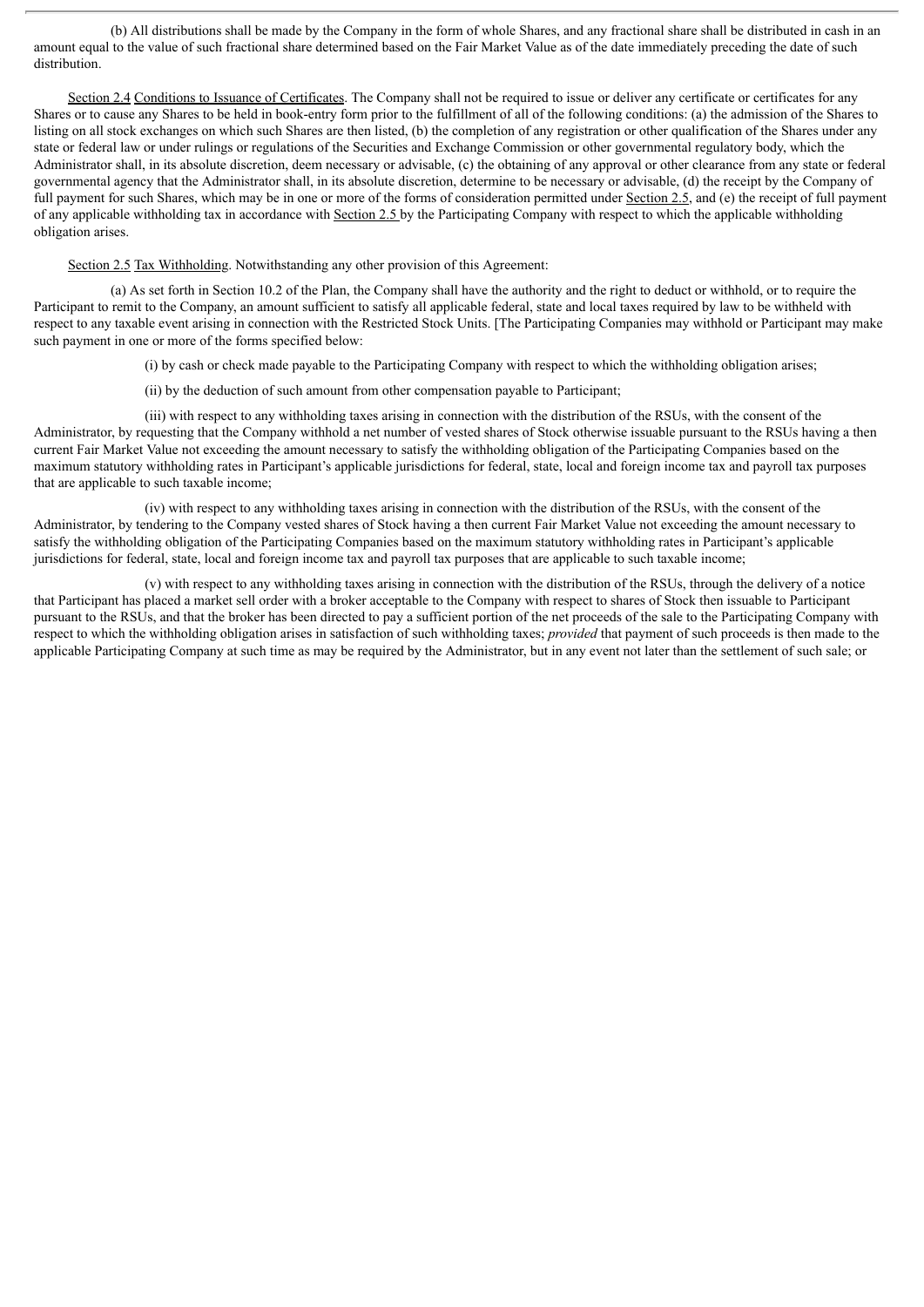(vi) in any combination of the foregoing.]2

[In satisfaction of such tax withholding obligations and in accordance with the Sell to Cover Election included in the Grant Notice, the Participant has irrevocably elected to sell the portion of the Shares to be delivered under the Restricted Stock Units necessary so as to satisfy the tax withholding obligations and shall execute any letter of instruction or agreement required by the Company's transfer agent (together with any other party the Company determines necessary to execute the Sell to Cover Election, the "Agent" to cause the Agent to irrevocably commit to forward the proceeds necessary to satisfy the tax withholding obligations directly to the Company and/or its Affiliates. In accordance with Participant's Sell to Cover Election pursuant to the Grant Notice, the Participant hereby acknowledges and agrees:

(i) The Participant hereby appoints the Agent as the Participant's agent and authorizes the Agent to (1) sell on the open market at the then prevailing market price(s), on the Participant's behalf, as soon as practicable on or after the Shares are issued upon the vesting of the Restricted Stock Units, that number (rounded up to the next whole number) of the Shares so issued necessary to generate proceeds to cover (x) any tax withholding obligations incurred with respect to such vesting or issuance and (y) all applicable fees and commissions due to, or required to be collected by, the Agent with respect thereto and (2) apply any remaining funds to the Participant's federal tax withholding.

(ii) The Participant hereby authorizes the Company and the Agent to cooperate and communicate with one another to determine the number of Shares that must be sold pursuant to subsection (i) above.

(iii) The Participant understands that the Agent may effect sales as provided in subsection (i) above in one or more sales and that the average price for executions resulting from bunched orders will be assigned to the Participant's account. In addition, the Participant acknowledges that it may not be possible to sell Shares as provided by subsection (i) above due to (1) a legal or contractual restriction applicable to the Participant or the Agent, (2) a market disruption, or (3) rules governing order execution priority on the national exchange where the Shares may be traded. The Participant further agrees and acknowledges that in the event the sale of Shares would result in material adverse harm to the Company, as determined by the Company in its sole discretion, the Company may instruct the Agent not to sell Shares as provided by subsection (i) above. In the event of the Agent's inability to sell Shares, the Participant will continue to be responsible for the timely payment to the Company and/or its Affiliates of all federal, state, local and foreign taxes that are required by applicable laws and regulations to be withheld, including but not limited to those amounts specified in subsection (i) above.

(iv) The Participant acknowledges that regardless of any other term or condition of this Section 2.5(a), the Agent will not be liable to the Participant for (1) special, indirect, punitive, exemplary, or consequential damages, or incidental losses or damages of any kind, or (2) any failure to perform or for any delay in performance that results from a cause or circumstance that is beyond its reasonable control.

(v) The Participant hereby agrees to execute and deliver to the Agent any other agreements or documents as the Agent reasonably deems necessary or appropriate to carry out the purposes and intent of this Section 2.5(a). The Agent is a third-party beneficiary of this Section 2.5(a).

NTD: Do not include if using sell-to-cover.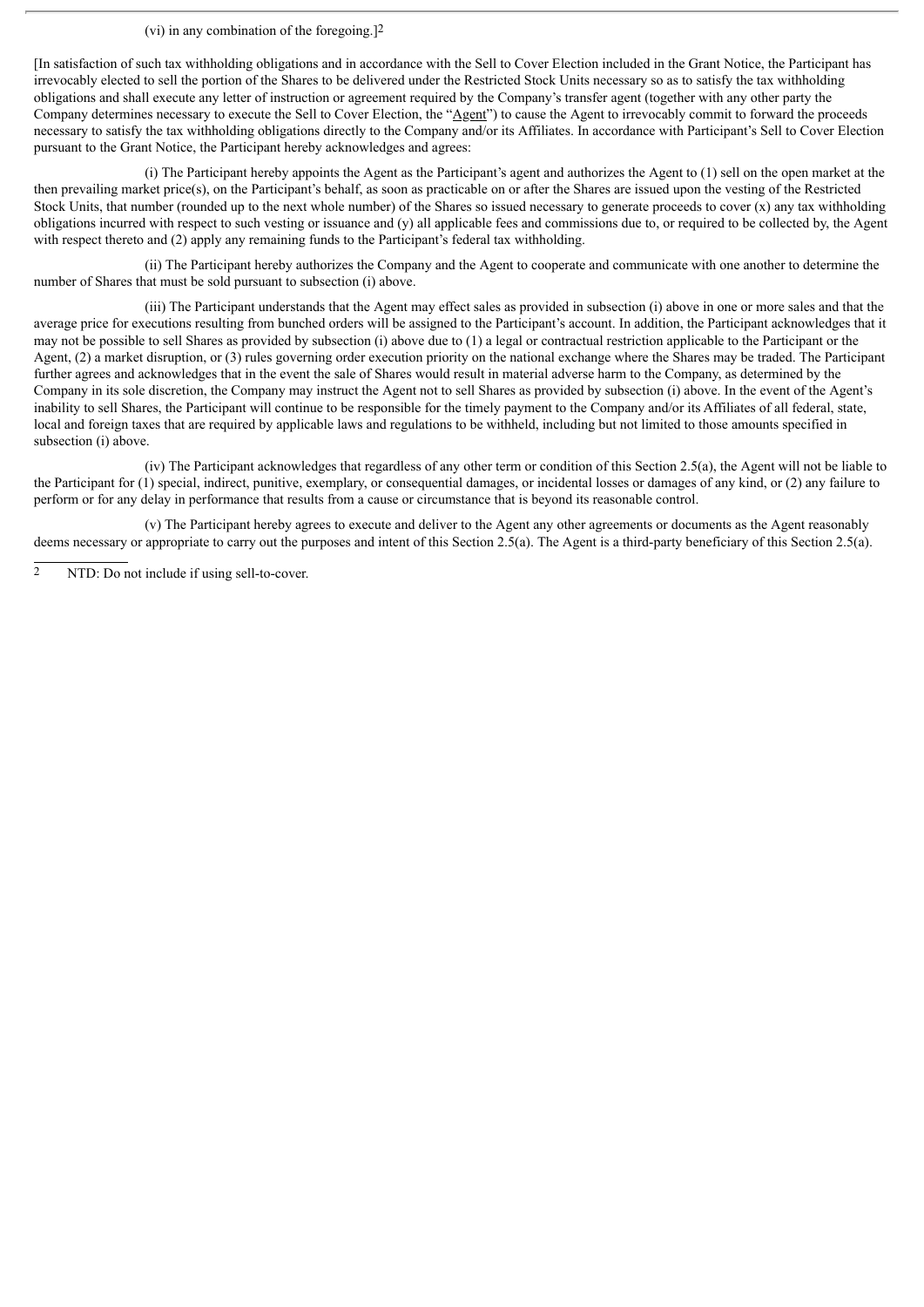(vi) This Section 2.5(a) shall terminate not later than the date on which all tax withholding obligations arising in connection with the vesting of the Award have been satisfied.]3

(b) [With respect to any withholding taxes arising in connection with the RSUs, in the event Participant fails to provide timely payment of all sums required pursuant to Section 2.5(a), the Company shall have the right and option, but not the obligation, to treat such failure as an election by Participant to satisfy all or any portion of Participant's required payment obligation pursuant to Section 2.5(a)(ii) or Section 2.5(a)(iii) above, or any combination of the foregoing as the Company may determine to be appropriate.]4 The Company shall not be obligated to deliver any certificate representing Shares issuable with respect to the RSUs to, or to cause any such Shares to be held in book-entry form by, Participant or his or her legal representative unless and until Participant or his or her legal representative shall have paid or otherwise satisfied in full the amount of all federal, state, local and foreign taxes applicable with respect to the taxable income of Participant resulting from the vesting or settlement of the RSUs or any other taxable event related to the RSUs.

(c) [In the event any tax withholding obligation arising in connection with the RSUs will be satisfied under Section 2.5(a)(iii), then the Company may elect to instruct any brokerage firm determined acceptable to the Company for such purpose to sell on Participant's behalf a whole number of shares from those shares of Stock then issuable to Participant pursuant to the RSUs as the Company determines to be appropriate to generate cash proceeds sufficient to satisfy the tax withholding obligation and to remit the proceeds of such sale to the Participating Company with respect to which the withholding obligation arises. Participant's acceptance of this Award constitutes Participant's instruction and authorization to the Company and such brokerage firm to complete the transactions described in this Section  $2.5(c)$ , including the transactions described in the previous sentence, as applicable. The Company may refuse to issue any shares of Stock in settlement of the RSUs to Participant until the foregoing tax withholding obligations are satisfied, provided that no payment shall be delayed under this Section 2.5(c) if such delay will result in a violation of Section 409A of the Code.]5

(d) Participant is ultimately liable and responsible for all taxes owed in connection with the RSUs, regardless of any action the Company or any other Participating Company takes with respect to any tax withholding obligations that arise in connection with the RSUs. No Participating Company makes any representation or undertaking regarding the treatment of any tax withholding in connection with the awarding, vesting or payment of the RSUs or the subsequent sale of Shares. The Participating Companies do not commit and are under no obligation to structure the RSUs to reduce or eliminate Participant's tax liability.

Section 2.6 Rights as Stockholder. Neither Participant nor any Person claiming under or through Participant will have any of the rights or privileges of a stockholder of the Company in respect of any Shares deliverable hereunder unless and until certificates representing such Shares (which may be in book-entry form) will have been issued and recorded on the records of the Company or its transfer agents or registrars and delivered to Participant (including through electronic delivery to a brokerage account). Except as otherwise provided herein, after such issuance, recordation and delivery, Participant will have all the rights of a stockholder of the Company with respect to such Shares, including, without limitation, the right to receipt of dividends and distributions on such Shares.

<sup>3</sup> NTD: Include only for sell-to-cover.

<sup>4</sup> NTD: Do not include if using sell-to-cover.

<sup>5</sup> NTD: Do not include if using sell-to-cover.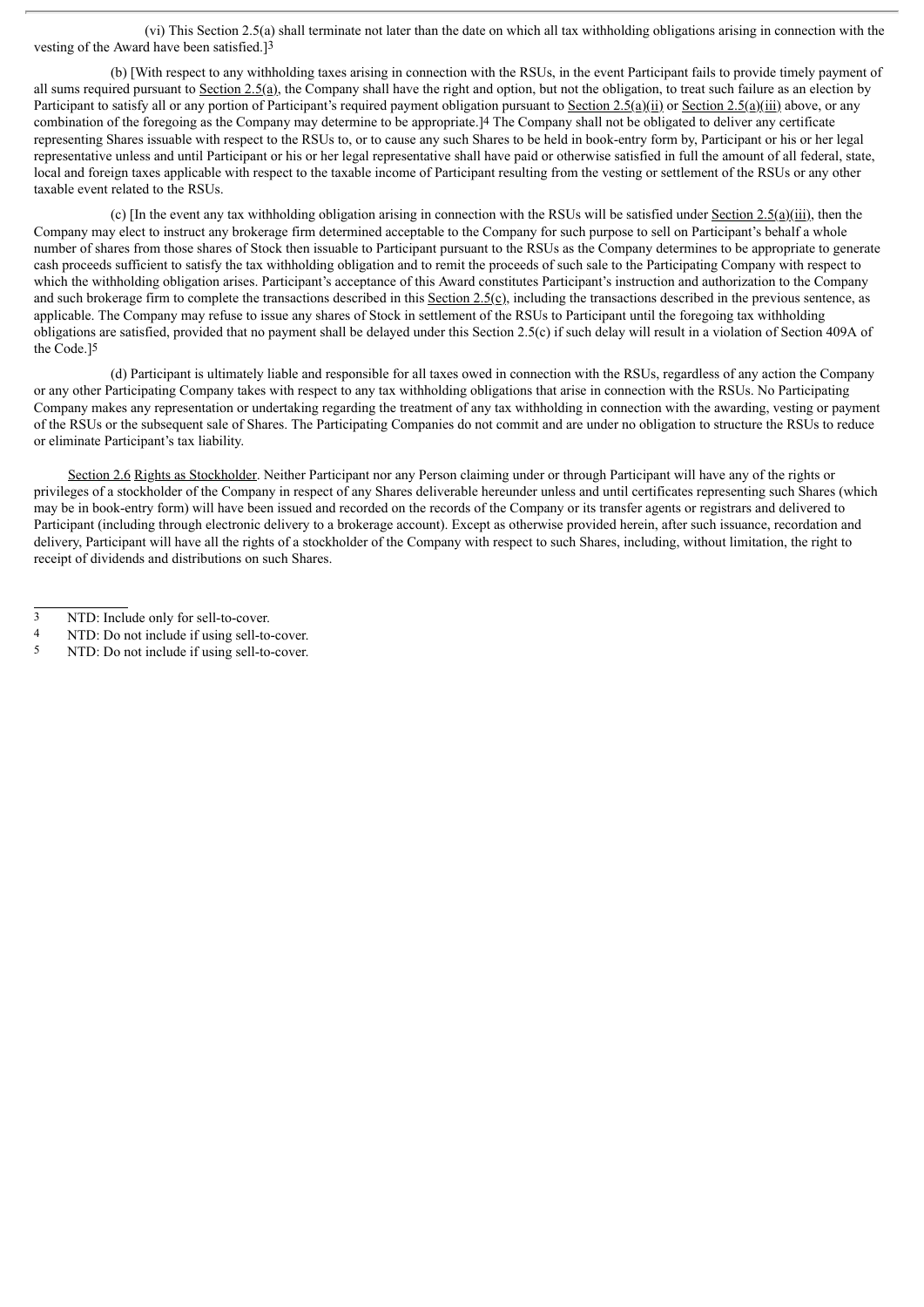Section 2.7 Restrictive Covenants; Forfeiture. Notwithstanding anything contained in this Agreement to the contrary, in the event the Participant breaches any restrictive covenant set forth in the Non-Disclosure, Invention Assignment, Non-Competition Agreement and Non-Solicitation Agreement or the Confidentiality, Non-Competition, and Non-Solicitation Agreement, as applicable, or any other written agreement between the Participant and any Participating Company, in addition to any other damages available at law or in equity, then, (i) any portion of the Award that has not been distributed to the Participant prior to the date of such violation shall thereupon be forfeited and (ii) the Participant shall be required to pay to the Company the amount of all RSU Gain (as defined below). "*RSU Gain*" shall mean an amount equal to the product of (i) the number of shares of Common Stock that are distributed pursuant to this RSU Award and (ii) the Fair Market Value per share of Common Stock on the date of such distribution.

#### **ARTICLE III.**

#### **OTHER PROVISIONS**

Section 3.1 Administration. The Administrator shall have the power to interpret the Plan, the Grant Notice and this Agreement and to adopt such rules for the administration, interpretation and application of the Plan, the Grant Notice and this Agreement as are consistent therewith and to interpret, amend or revoke any such rules. All actions taken and all interpretations and determinations made by the Administrator will be final and binding upon Participant, the Company and all other interested Persons. To the extent allowable pursuant to Applicable Law, no member of the Committee or the Board will be personally liable for any action, determination or interpretation made with respect to the Plan, the Grant Notice or this Agreement.

Section 3.2 RSUs Not Transferable. The RSUs may not be sold, pledged, assigned or transferred in any manner other than by will or the laws of descent and distribution, unless and until the Shares underlying the RSUs have been issued, and all restrictions applicable to such Shares have lapsed. No RSUs or any interest or right therein or part thereof shall be liable for the debts, contracts or engagements of Participant or his or her successors in interest or shall be subject to disposition by transfer, alienation, anticipation, pledge, encumbrance, assignment or any other means whether such disposition be voluntary or involuntary or by operation of law by judgment, levy, attachment, garnishment or any other legal or equitable proceedings (including bankruptcy), and any attempted disposition thereof shall be null and void and of no effect, except to the extent that such disposition is permitted by the preceding sentence. Notwithstanding the foregoing, with the consent of the Administrator, the RSUs may be transferred to Permitted Transferees, pursuant to any such conditions and procedures the Administrator may require.

Section 3.3 Adjustments. The Administrator may accelerate the vesting of all or a portion of the RSUs in such circumstances as it, in its sole discretion, may determine. Participant acknowledges that the RSUs and the Shares subject to the RSUs are subject to adjustment, modification and termination in certain events as provided in this Agreement and the Plan, including Section 12.2 of the Plan.

Section 3.4 Notices. Any notice to be given under the terms of this Agreement to the Company shall be addressed to the Company in care of the Secretary of the Company at the Company's principal office, and any notice to be given to Participant shall be addressed to Participant at Participant's last address reflected on the Company's records. By a notice given pursuant to this Section 3.4, either party may hereafter designate a different address for notices to be given to that party. Any notice shall be deemed duly given when sent via email or when sent by certified mail (return receipt requested) and deposited (with postage prepaid) in a post office or branch post office regularly maintained by the United States Postal Service or similar foreign entity.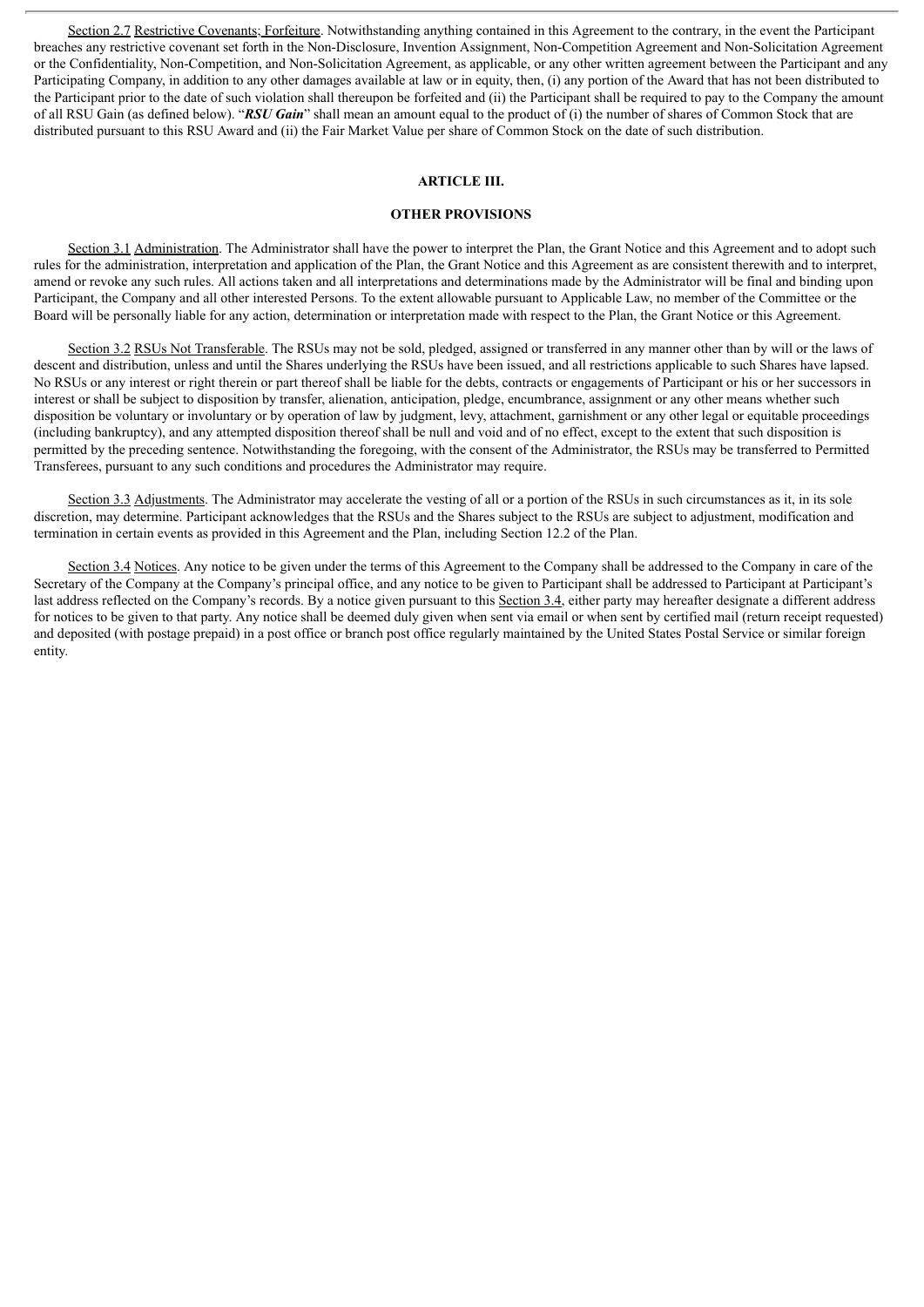Section 3.5 Titles. Titles are provided herein for convenience only and are not to serve as a basis for interpretation or construction of this Agreement.

Section 3.6 Governing Law. The laws of the State of Delaware shall govern the interpretation, validity, administration, enforcement and performance of the terms of this Agreement regardless of the law that might be applied under principles of conflicts of laws.

Section 3.7 Conformity to Securities Laws. Participant acknowledges that the Plan, the Grant Notice and this Agreement, are intended to conform to the extent necessary with all Applicable Laws, including, without limitation, the provisions of the Securities Act and the Exchange Act, and any and all regulations and rules promulgated thereunder by the Securities and Exchange Commission, and state securities laws and regulations. Notwithstanding anything herein to the contrary, the Plan shall be administered, and the RSUs are granted, only in such a manner as to conform to Applicable Law. To the extent permitted by Applicable Law, the Plan, the Grant Notice and this Agreement, shall be deemed amended to the extent necessary to conform to Applicable Law.

Section 3.8 Amendment, Suspension and Termination. To the extent permitted by the Plan, this Agreement may be wholly or partially amended or otherwise modified, suspended or terminated at any time or from time to time by the Administrator or the Board*, provided* that, except as may otherwise be provided by the Plan, no amendment, modification, suspension or termination of this Agreement shall adversely affect the RSUs in any material way without the prior written consent of Participant.

Section 3.9 Successors and Assigns. The Company may assign any of its rights under this Agreement to single or multiple assignees, and this Agreement shall inure to the benefit of the successors and assigns of the Company. Subject to the restrictions on transfer set forth in Section 3.2 and the Plan, this Agreement shall be binding upon and inure to the benefit of the heirs, legatees, legal representatives, successors and assigns of the parties hereto.

Section 3.10 Limitations Applicable to Section 16 Persons. Notwithstanding any other provision of the Plan or this Agreement, if Participant is subject to Section 16 of the Exchange Act, the Plan, the RSUs, the Grant Notice and this Agreement shall be subject to any additional limitations set forth in any applicable exemptive rule under Section 16 of the Exchange Act (including any amendment to Rule 16b-3 of the Exchange Act) that are requirements for the application of such exemptive rule. To the extent permitted by Applicable Law, this Agreement shall be deemed amended to the extent necessary to conform to such applicable exemptive rule.

Section 3.11 Not a Contract of Employment. Nothing in this Agreement or in the Plan shall confer upon Participant any right to continue to serve as an employee or other service provider of any Participating Company or shall interfere with or restrict in any way the rights of any Participating Company, which rights are hereby expressly reserved, to discharge or terminate the services of Participant at any time for any reason whatsoever, with or without cause, except to the extent (i) expressly provided otherwise in a written agreement between a Participating Company and Participant or (ii) where such provisions are not consistent with applicable foreign or local laws, in which case such applicable foreign or local laws shall control.

Section 3.12 Entire Agreement. The Plan, the Grant Notice and this Agreement (including any exhibit hereto) constitute the entire agreement of the parties and supersede in their entirety all prior undertakings and agreements of the Company and Participant with respect to the subject matter hereof.

Section 3.13 Section 409A. The intent of the parties is that the payments and benefits under this Agreement comply with or be exempt from Section 409A of the Internal Revenue Code of 1986, as amended, and the regulations and guidance promulgated thereunder (collectively, "Section 409A") and, accordingly, to the maximum extent permitted, this Agreement shall be interpreted to be in compliance therewith.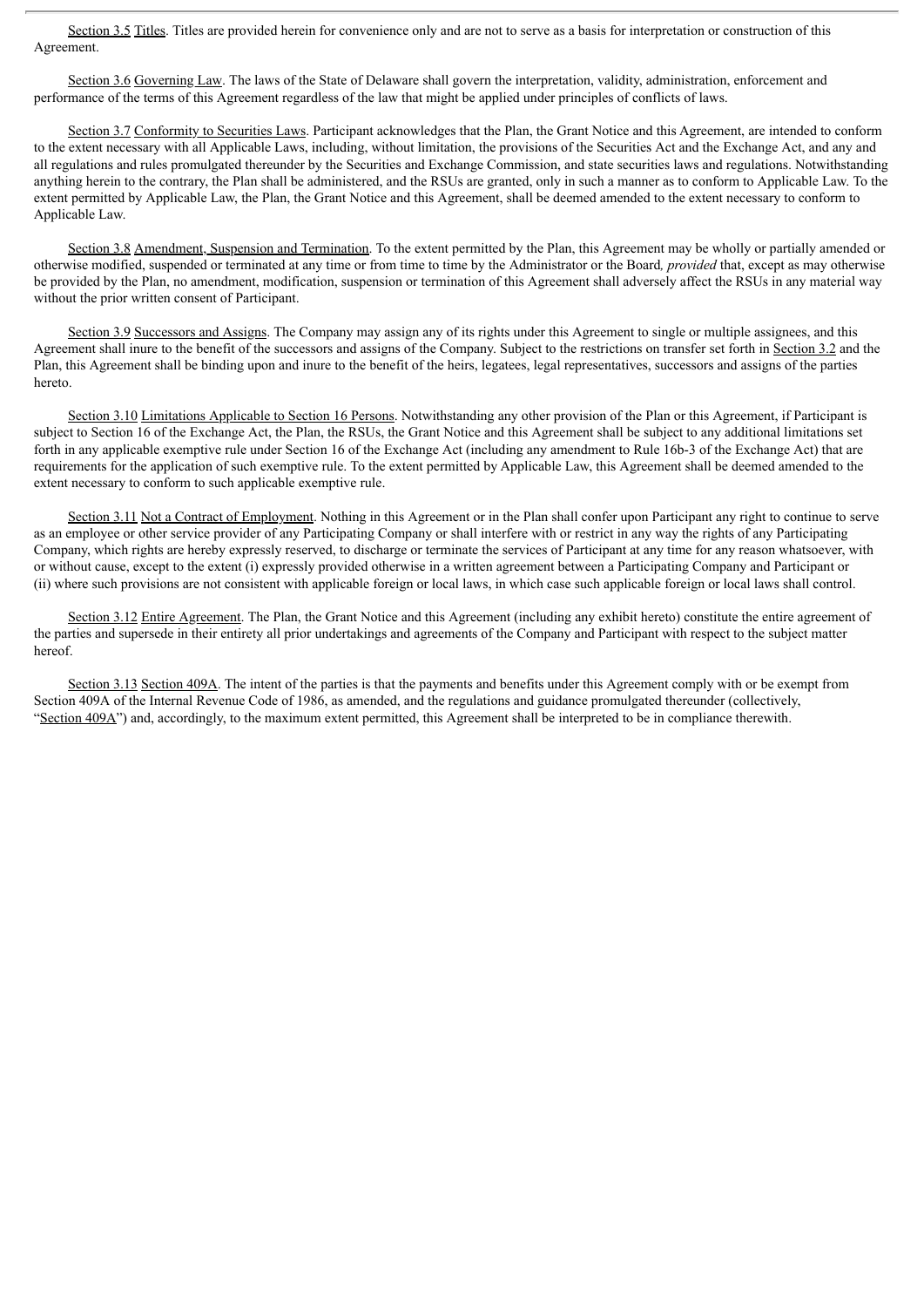Section 3.14 Agreement Severable. In the event that any provision of the Grant Notice or this Agreement is held invalid or unenforceable, such provision will be severable from, and such invalidity or unenforceability will not be construed to have any effect on, the remaining provisions of the Grant Notice or this Agreement.

Section 3.15 Limitation on Participant's Rights. Participation in the Plan confers no rights or interests other than as herein provided. This Agreement creates only a contractual obligation on the part of the Company as to amounts payable and shall not be construed as creating a trust. Neither the Plan nor any underlying program, in and of itself, has any assets. Participant shall have only the rights of a general unsecured creditor of the Company with respect to amounts credited and benefits payable, if any, with respect to the RSUs.

Section 3.16 Counterparts. The Grant Notice may be executed in one or more counterparts, including by way of any electronic signature, subject to Applicable Law, each of which shall be deemed an original and all of which together shall constitute one instrument.

Section 3.17 [Broker-Assisted Sales. In the event of any broker-assisted sale of shares of Stock in connection with the payment of withholding taxes as provided in Section 2.5(a)(iii) or Section 2.5(a)(v): (A) any shares of Stock to be sold through a broker-assisted sale will be sold on the day the tax withholding obligation arises or as soon thereafter as practicable; (B) such shares of Stock may be sold as part of a block trade with other participants in the Plan in which all participants receive an average price; (C) Participant will be responsible for all broker's fees and other costs of sale, and Participant agrees to indemnify and hold the Company harmless from any losses, costs, damages, or expenses relating to any such sale; (D) to the extent the proceeds of such sale exceed the applicable tax withholding obligation, the Company agrees to pay such excess in cash to Participant as soon as reasonably practicable; (E) Participant acknowledges that the Company or its designee is under no obligation to arrange for such sale at any particular price, and that the proceeds of any such sale may not be sufficient to satisfy the applicable tax withholding obligation; and (F) in the event the proceeds of such sale are insufficient to satisfy the applicable tax withholding obligation, Participant agrees to pay immediately upon demand to the Participating Company with respect to which the withholding obligation arises an amount in cash sufficient to satisfy any remaining portion of the applicable Participating Company's withholding obligation.]6

\* \* \* \* \*

6 NTD: Do not include if using sell-to-cover.